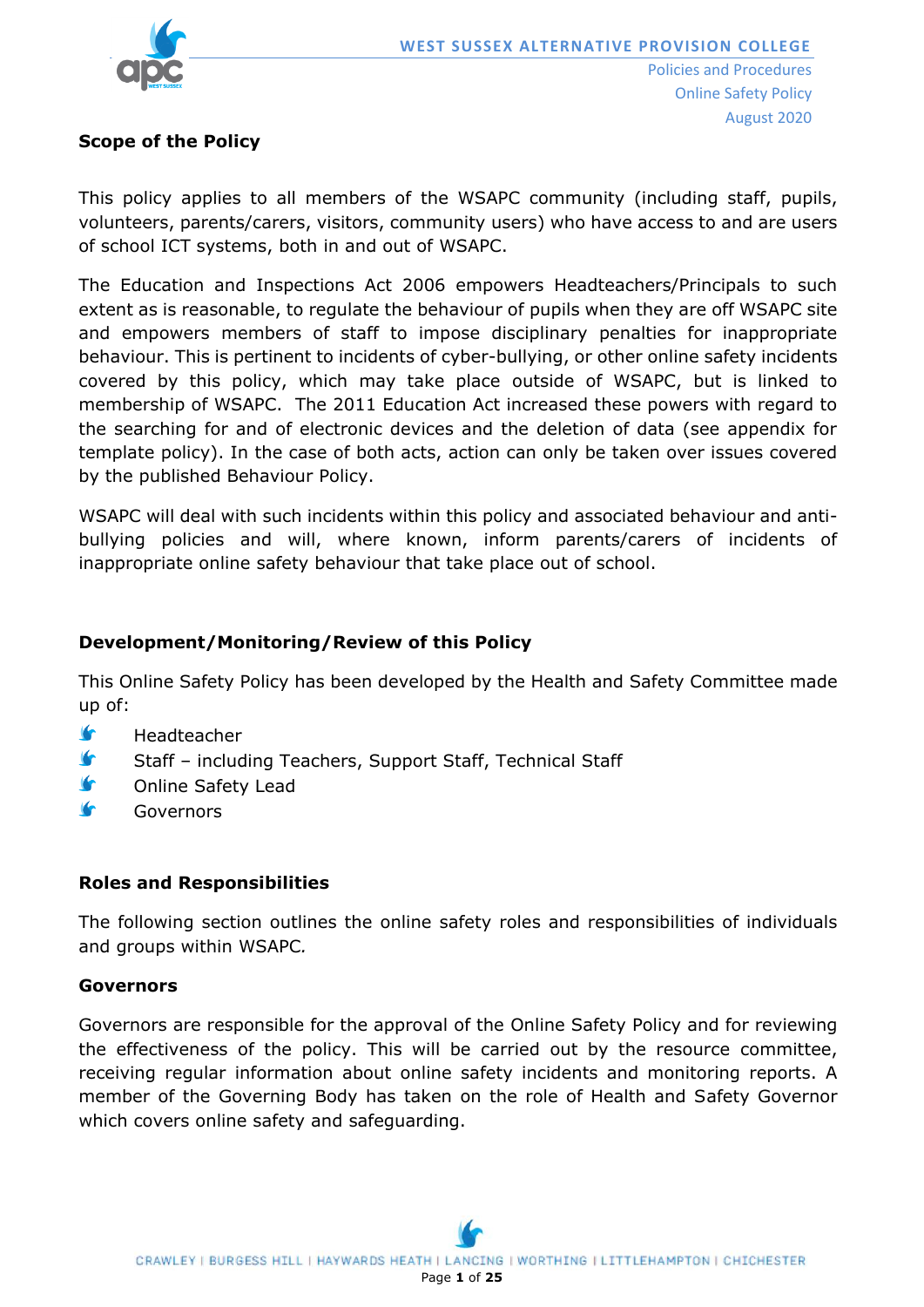

The role of the Health and Safety and Safeguarding Governor, in relation to online safety, will include:

- **K** Attendance at Health and Safety Committee meetings
- $\mathbf{r}$ Regular monitoring of online safety incident logs
- **K** Regular monitoring of filtering/change control logs
- **K** Reporting to relevant Governors meetings

## **Senior Leadership Team**

The Headteacher has a duty of care for ensuring the safety (including online safety) of members of WSAPC community, though the day to day responsibility for online safety will be delegated to the Network Manager/Business Manager.

The Headteacher/Senior Leadership Team should be aware of the procedures to be followed in the event of a serious online safety allegation being made against a member of staff. (See flow chart on dealing with online safety incidents – included in a later section – "Responding to incidents of misuse" and relevant Local Authority HR/other relevant body disciplinary procedures.)

**The Headteacher/Senior Leadership Team are responsible for ensuring that all** relevant staff receive suitable training to enable them to carry out their online safety roles and to train other colleagues, as relevant.

**The Headteacher/Senior Leadership Team will ensure that there is a system in place** to allow for monitoring and support of those in school who carry out the internal online safety monitoring role. This is to provide a safety net and also support to those colleagues who take on important monitoring roles.

**The Senior Leadership Team will receive regular monitoring reports from the Network** Manager/Business Manager.

**The Senior Leadership Team will ensure all staff are aware of the procedures that** need to be followed in the event of an online safety incident taking place.

## **Online Safety Lead (Deputy Headteacher – Ben Thomas)**

The Online Safety Lead:

**Takes day-to-day responsibility for online safety issues and has a leading role in** establishing and reviewing WSAPC online safety policies/documents

- **Provides training and advice for staff**
- **K** Liaises with the Local Authority and any other relevant body
- $\Gamma$  Liaises with school technical staff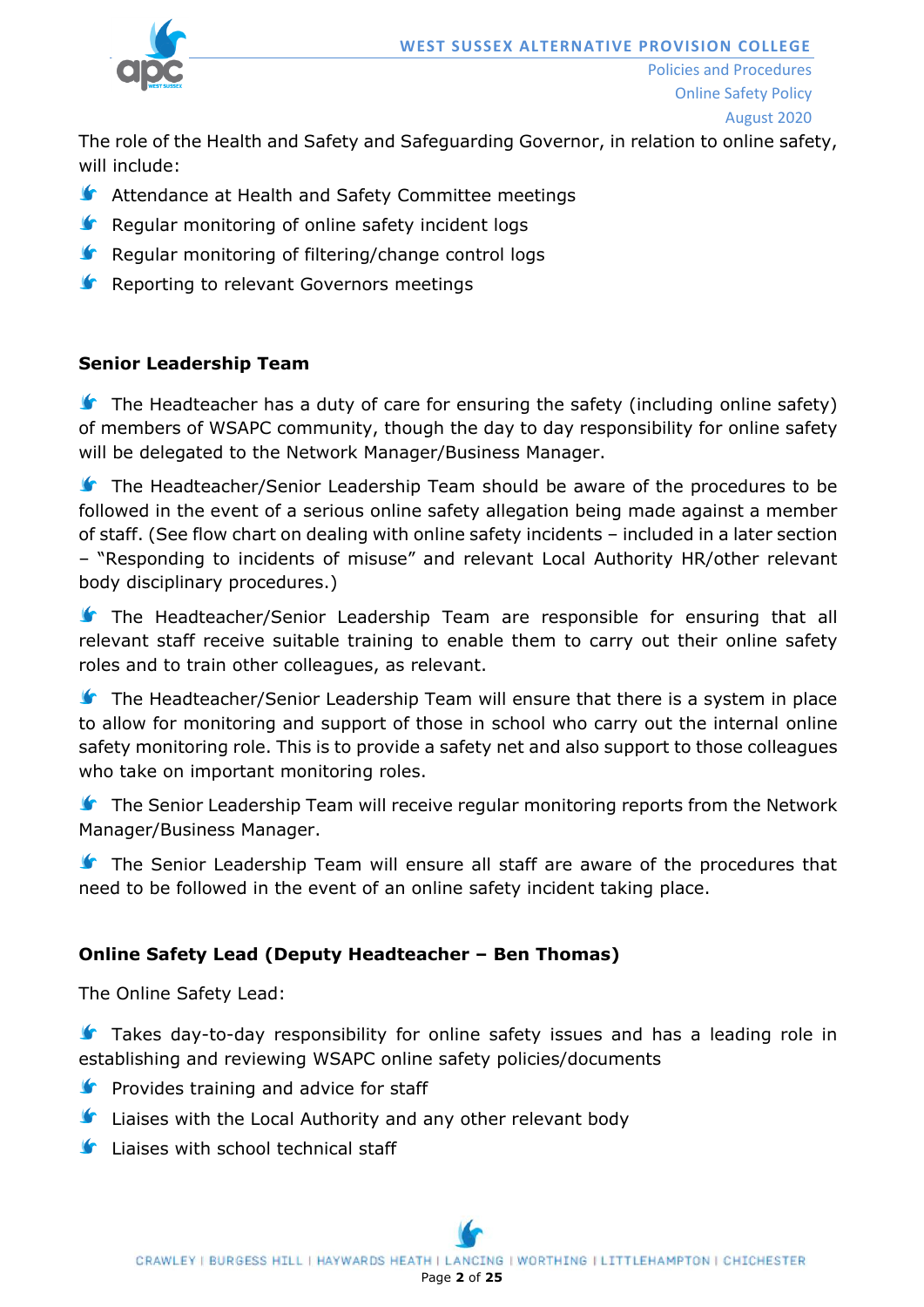

Receives reports of online safety incidents and creates a log of incidents to inform future online safety developments;

**Meets regularly with Health and Safety Governor to discuss current issues, review** incident logs and filtering/change control logs

- Attends relevant meeting/committee of Governors
- **K** Reports regularly to Senior Leadership Team.

## **Network Manager/Data & Communication Manager**

The Network Manager is responsible for ensuring that:

WISAPC's technical infrastructure is secure and is not open to misuse or malicious attack

WSAPC meets required online safety technical requirements and any Local Authority/other relevant body Online Safety Policy/guidance that may apply

Users may only access the networks and devices through a properly enforced password protection policy

**The filtering policy (WSAPC excluding Chalkhill)/proxy policy (Chalkhill only) is** applied and updated on a regular basis and that its implementation is not the sole responsibility of any single person. WSAPC's filtering is provided through FortiGate servers with the support of DMS, and Chalkhill's proxy servers are maintained by eSafety4Schools, in line with good practice

**They keep up to date with online safety technical information in order to effectively** carry out their online safety role and to inform and update others as relevant

The use of the network/internet/SharePoint/online learning platforms including Teams/remote access/email is regularly monitored in order that any misuse/attempted misuse can be reported to the Headteacher/Senior Leadership Team/Online Safety Lead for investigation/action/sanction

**Monitoring software/systems (FortiGate and Impero) are implemented and updated** as agreed in WSAPC policies.

## **Teaching and Support Staff**

Teaching and support staff are responsible for ensuring that:

**They have an up to date awareness of online safety matters and of the current WSAPC** Online Safety Policy and practices

**They have read, understood and signed the Staff Acceptable Use Policy/Agreement** (AUP) and any other relevant policies and agreements

**They report any suspected misuse or problem to the Headteacher/Senior Leadership** Team/Online Safety Lead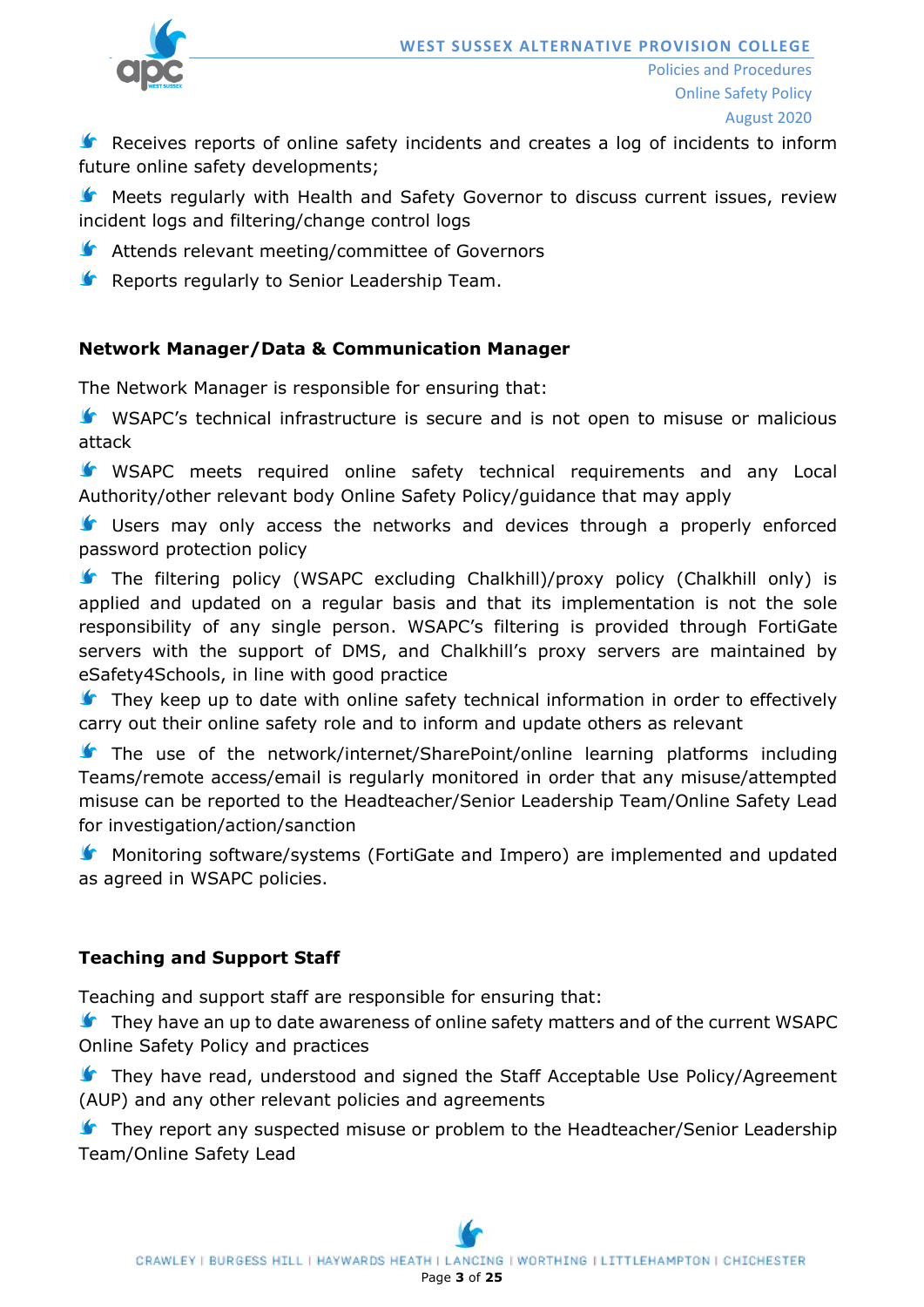

**All digital communications with pupils and parents/carers should be on a professional** level and only carried out using official school systems

 $\bullet$  Online safety issues are embedded in all aspects of the curriculum and other activities

**Pupils understand and follow the online safety and acceptable use policies** 

**Pupils have a good understanding of research skills and the need to avoid plagiarism** and uphold copyright regulations

They monitor the use of digital technologies, mobile devices, cameras etc in lessons and other school activities (where allowed) and implement current policies with regard to these devices

In lessons where internet use is pre-planned pupils should be guided to sites checked as suitable for their use and that processes are in place for dealing with any unsuitable material that is found in internet searches.

## **Designated Safeguarding Lead**

Should be trained in online safety issues and be aware of the potential for serious child protection/safeguarding issues to arise from:

- **Sharing of personal data**
- **Access to illegal/inappropriate materials**
- $\blacksquare$  Inappropriate online contact with adults/strangers
- **Potential or actual incidents of grooming**
- **The Online bullying (often referred to as cyberbullying).**

## **Health and Safety Committee**

The Health and Safety Committee provides a consultative group that has wide representation from the WSAPC community, with responsibility for issues regarding online safety and the monitoring of the Online Safety Policy including the impact of initiatives. The group will also be responsible for regular reporting to the *Governing Body.*

Members of the *Health and Safety Committee* will assist the *Online Safety Lead (or other relevant person, as above)* with:

**The production/review/monitoring of WSAPC Online Safety Policy/documents** 

The production/review/monitoring of WSAPC filtering arrangements and requests for filtering changes

**Mapping and reviewing the online safety/digital literacy curricular provision –** ensuring relevance, breadth and progression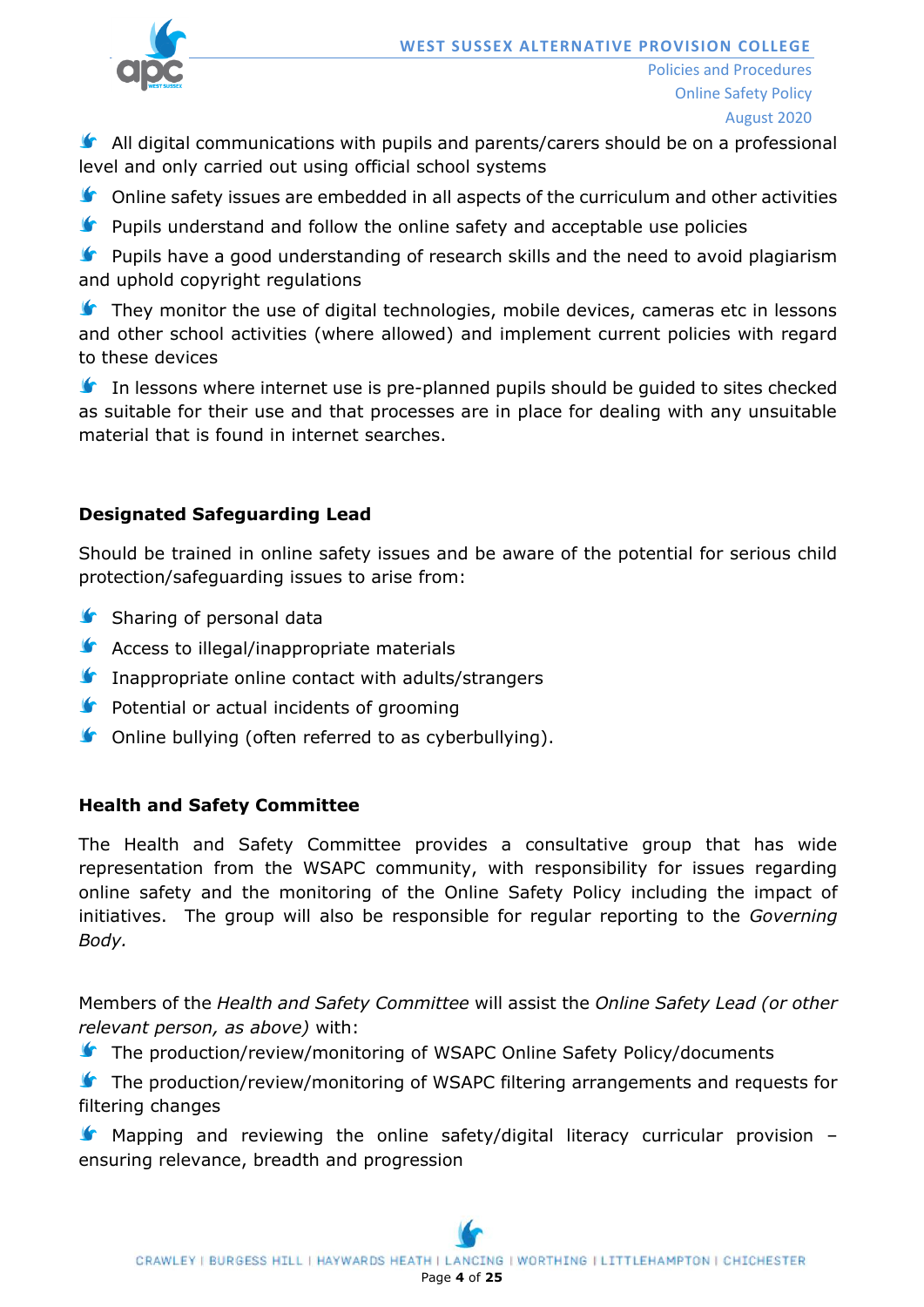

**Monitoring network/internet/filtering/incident logs** 

Consulting stakeholders – including parents/carers and the pupils about the online safety provision

**K** Assist in the identification and monitoring of staff training needs in relation to all areas of online safety, including data security.

#### **Pupils:**

**Are responsible for using the WSAPC digital technology systems in accordance with** the Student/Pupil Acceptable Use Policy

- **Have a good understanding of research skills and the need to avoid plagiarism and** uphold copyright regulations
- K Need to understand the importance of reporting abuse, misuse or access to inappropriate materials and know how to do so

Will be expected to know and understand policies on the use of mobile devices and digital cameras. They should also know and understand policies on the taking/use of images and on online bullying

Should understand the importance of adopting good online safety practice when using digital technologies out of school and realise that WSAPC's Online Safety Policy covers their actions out of school, if related to their membership of WSAPC.

## **Parents/Carers**

Parents/Carers play a crucial role in ensuring that their children understand the need to use the internet/mobile devices in an appropriate way. WSAPC will take every opportunity to help parents/carers understand these issues through review days, newsletters, letters home, website/online learning platforms and information about national/local online safety campaigns/literature. Parents/carers will be encouraged to support WSAPC in promoting good online safety practice and to follow guidelines on the appropriate use of:

- **S** Digital and video images taken at school events
- **ACCESS** to parent pupil records and online learning platforms;
- Their children's personal devices in WSAPC (where this is allowed), including government-issued laptops.

#### **Other Users**

Other users who access school systems as part of the wider school will be expected to sign an Acceptable Use Policy/Agreement, before being provided with access to school systems.

## **Policy Statements**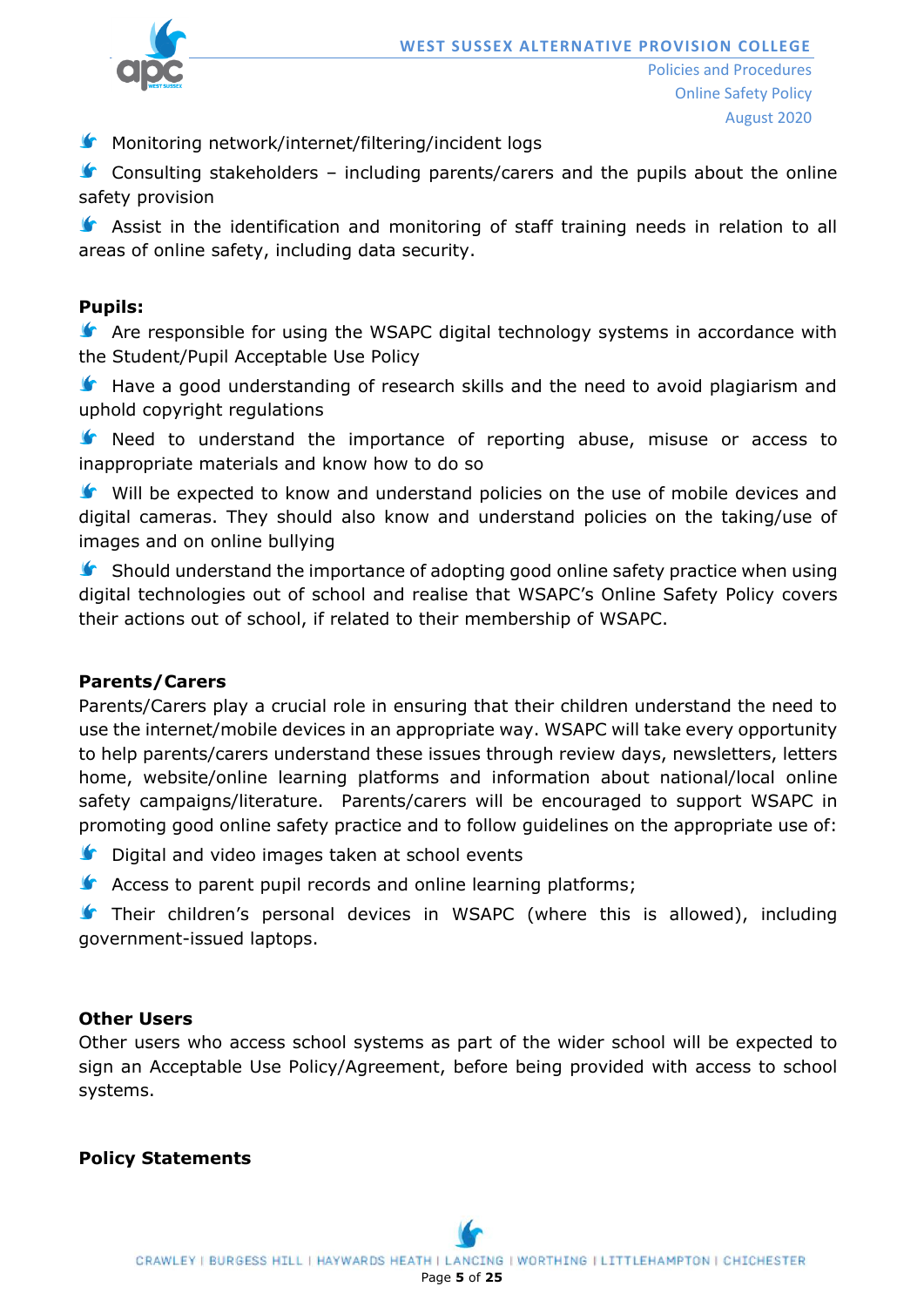

## **Education – Pupils**

Whilst regulation and technical solutions are very important, their use must be balanced by educating pupils to take a responsible approach. The education of pupils in online safety is therefore an essential part of WSAPC's online safety provision. Children and young people need the help and support of WSAPC to recognise and avoid online safety risks and build their resilience.

At WSAPC, online safety is a focus in all areas of the curriculum and staff reinforce online safety messages across the curriculum. The online safety curriculum is broad, relevant and provides progression, with opportunities for creative activities and will be provided in the following ways:

A planned online safety curriculum is provided as part of ICT, PHSE and other lessons and should be regularly revisited

Key online safety messages are reinforced as part of a planned programme of pastoral activities

**Pupils should be taught in all lessons to be critically aware of the materials/content** they access online and be guided to validate the accuracy of information

**Pupils will be taught to acknowledge the source of information used and to respect** copyright when using material accessed on the internet

**Pupils should be helped to understand the need for the student/pupil Acceptable Use** Agreement and encouraged to adopt safe and responsible use both within and outside school

Staff should act as good role models in their use of digital technologies, the internet and mobile devices

In lessons where internet use is pre-planned, it is best practice that pupils should be guided to sites checked as suitable for their use and that processes are in place for dealing with any unsuitable material that is found in internet searches.

Where pupils are allowed to freely search the internet, staff should be vigilant in monitoring the content of the websites the young people visit.

 $\blacklozenge$  It is accepted that from time to time, for good educational reasons, students may need to research topics (e.g. racism, drugs, discrimination) that would normally result in internet searches being blocked. In such a situation, staff can request that the Technical Staff (or other relevant designated person) can temporarily remove those sites from the filtered list for the period of study. Any request to do so, should be auditable, with clear reasons for the need.

## **Education – Parents/Carers**

Many parents and carers have only a limited understanding of online safety risks and issues, yet they play an essential role in the education of their children and in the monitoring/regulation of the children's online behaviours. Parents may underestimate how often children and young people come across potentially harmful and inappropriate material on the internet and may be unsure about how to respond.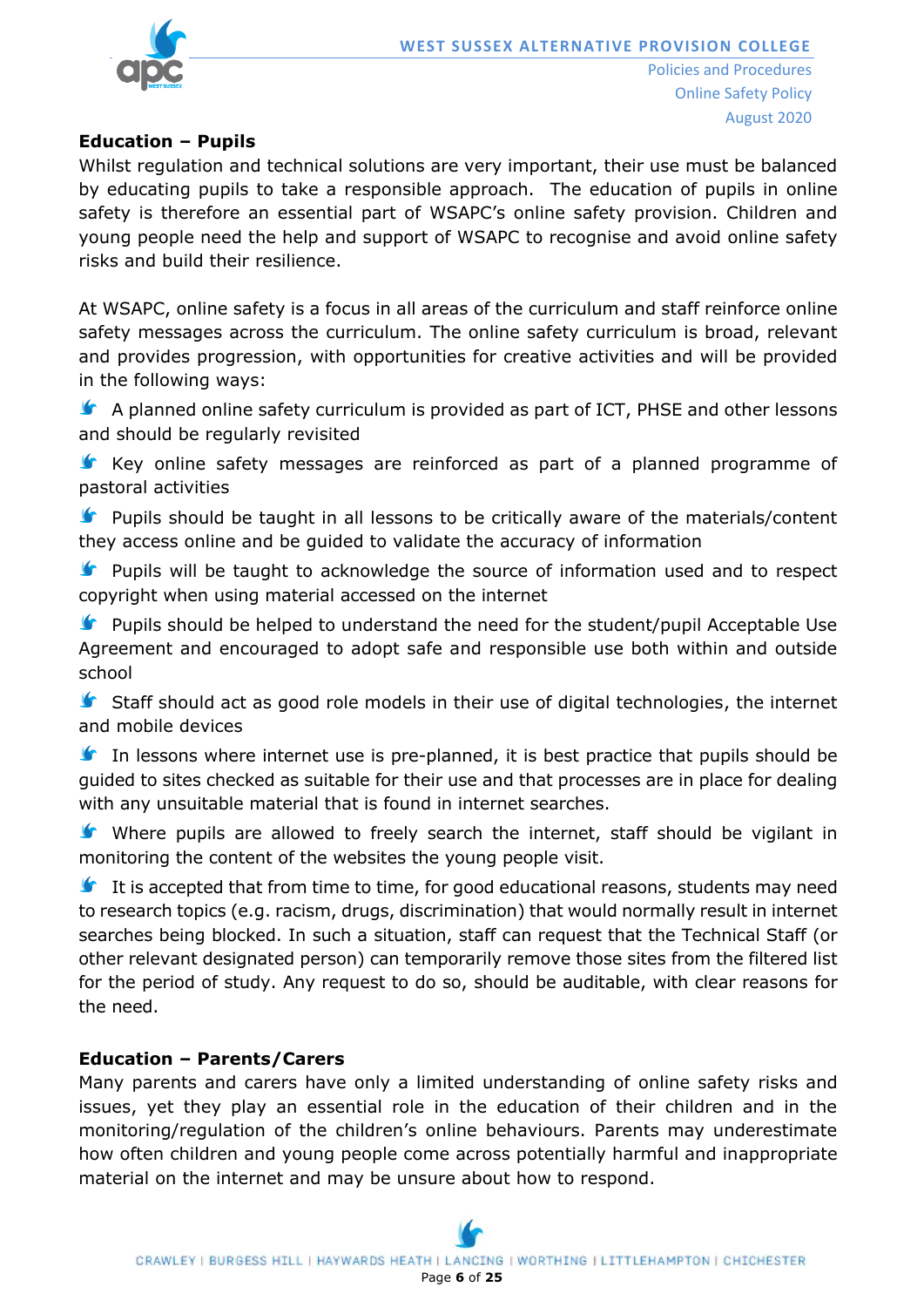

WSAPC will therefore seek to provide information and awareness to parents and carers through:

- **Curriculum activities**
- WIGHT WAS WEDNEY WAS APC website and letters home
- **S** Review Days
- **Informative briefings and Training**
- **High profile events/campaigns e.g. Safer Internet Day**
- $\blacklozenge$  Reference to the relevant web sites/publications e.g.
	- o [www.swgfl.org.uk](http://www.swgfl.org.uk/)
	- o [www.saferinternet.org.uk](http://www.saferinternet.org.uk/)
	- o <http://www.childnet.com/parents-and-carers>

## **Education – The Wider Community**

WSAPC will provide opportunities for local community groups/members of the community to gain from WSAPC's online safety knowledge and experience. This may be offered through the following:

**Providing family learning courses in use of new digital technologies, digital literacy** and online safety

**The Online safety messages targeted towards grandparents and other relatives as well as** parents.

WSAPC website will provide online safety information for the wider community

Supporting community groups e.g. Early Years settings, childminders, youth/sports/voluntary groups to enhance their online safety provision

## **Education & Training – Staff/Volunteers**

It is essential that all staff receive online safety training and understand their responsibilities, as outlined in this policy. Training will be offered as follows:

A planned programme of formal online safety training will be made available to staff. This will be regularly updated and reinforced. An audit of the online safety training needs of all staff will be carried out regularly. It is expected that some staff will identify online safety as a training need within the performance management process.

All new staff should receive online safety training as part of their induction programme, ensuring that they fully understand WSAPC's Online Safety Policy and Acceptable Use Agreements.

**The Online Safety Lead (or other nominated person) will receive regular updates** through attendance at external training events (e.g. from WSGfL/LA/other relevant organisations) and by reviewing guidance documents released by relevant organisations.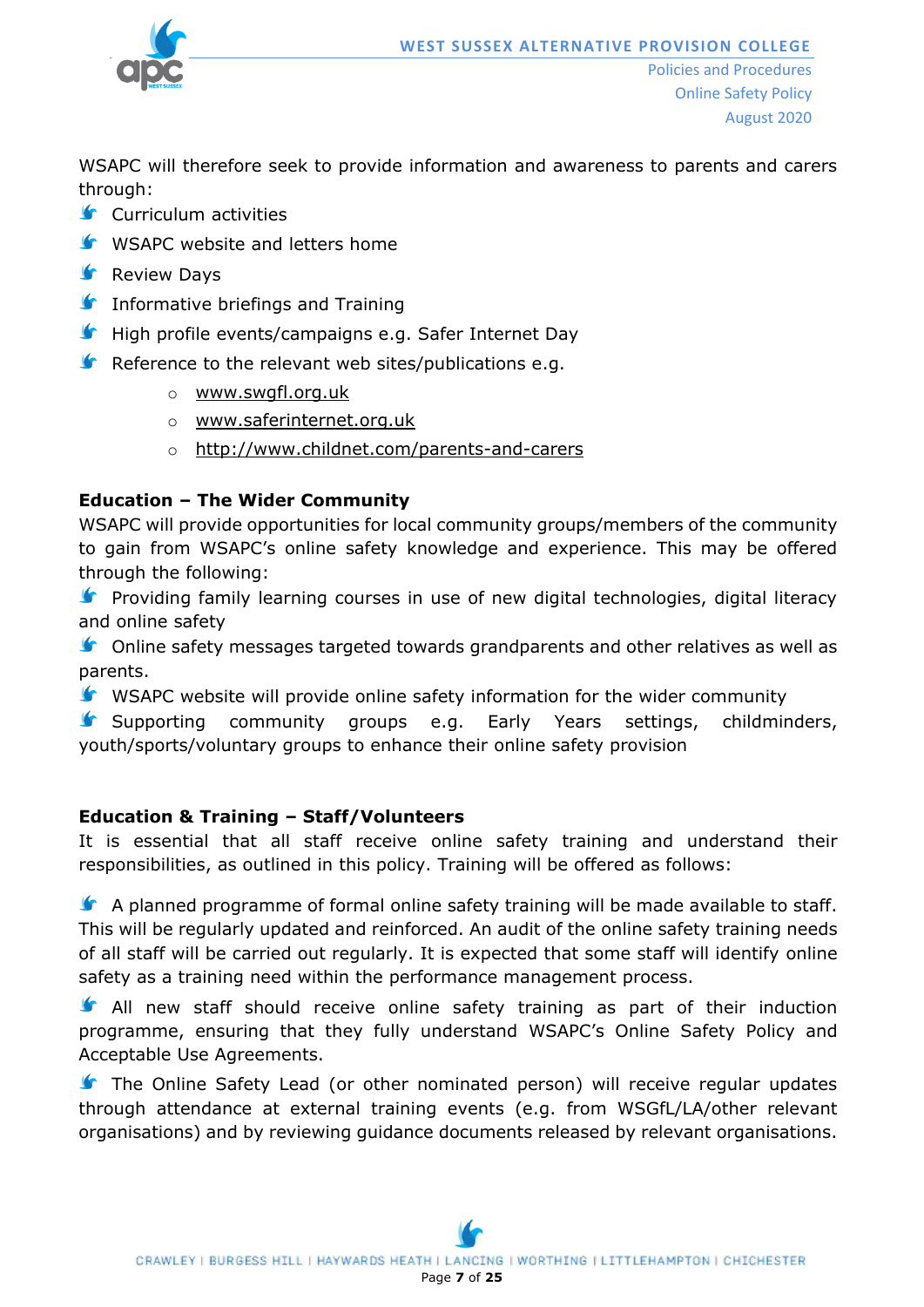

**This Online Safety Policy and its updates will be presented to and discussed by staff** in staff/team meetings/INSET days.

The Online Safety Lead (or other nominated person) will provide advice/guidance/training to individuals as required.

## **Training – Governors**

Governors should take part in online safety training/awareness sessions, with particular importance for those who are members of any subcommittee/group involved in technology/online safety/health and safety/child protection. This may be offered in a number of ways:

Attendance at training provided by the Local Authority/National Governors Association or other relevant organisation (e.g. WSGfL).

**Participation in school training/information sessions for staff or parents.** 

## **Technical – infrastructure/equipment, filtering and monitoring**

Senior Leaders/Governors will be responsible for ensuring that WSAPC infrastructure/network is as safe and secure as is reasonably possible and that policies and procedures approved within this policy are implemented. It will also need to ensure that the relevant people named in the above sections will be effective in carrying out their online safety responsibilities:

School technical systems will be managed in ways that ensure that WSAPC meets recommended technical requirements

There will be regular reviews and audits of the safety and security of school technical systems

Servers, wireless systems and cabling will be securely located and physical access restricted

**All users will have clearly defined access rights to school technical systems and** devices.

All users (at KS2 and above) will be provided with a username and secure password by the ICT team who will keep an up to date record of users and their usernames. Users are responsible for the security of their username and password*.* WSAPC may choose to use group or class logons and passwords for KS1 and below

**The "master/administrator" passwords for WSAPC's ICT system, used by the Network** Manager, Senior IT Technicians and managed service provider must be available to the Senior Leadership Team or other nominated senior leader and kept in a secure place

**The Network Manager is responsible for ensuring that software licence logs are** accurate and up to date and that regular checks are made to reconcile the number of licences purchased against the number of software installations

Internet access is filtered for all users**.** Illegal content (child sexual abuse images) is filtered by the broadband or filtering provider by actively employing the Internet Watch Foundation CAIC list. Content lists are regularly updated, and internet use is logged and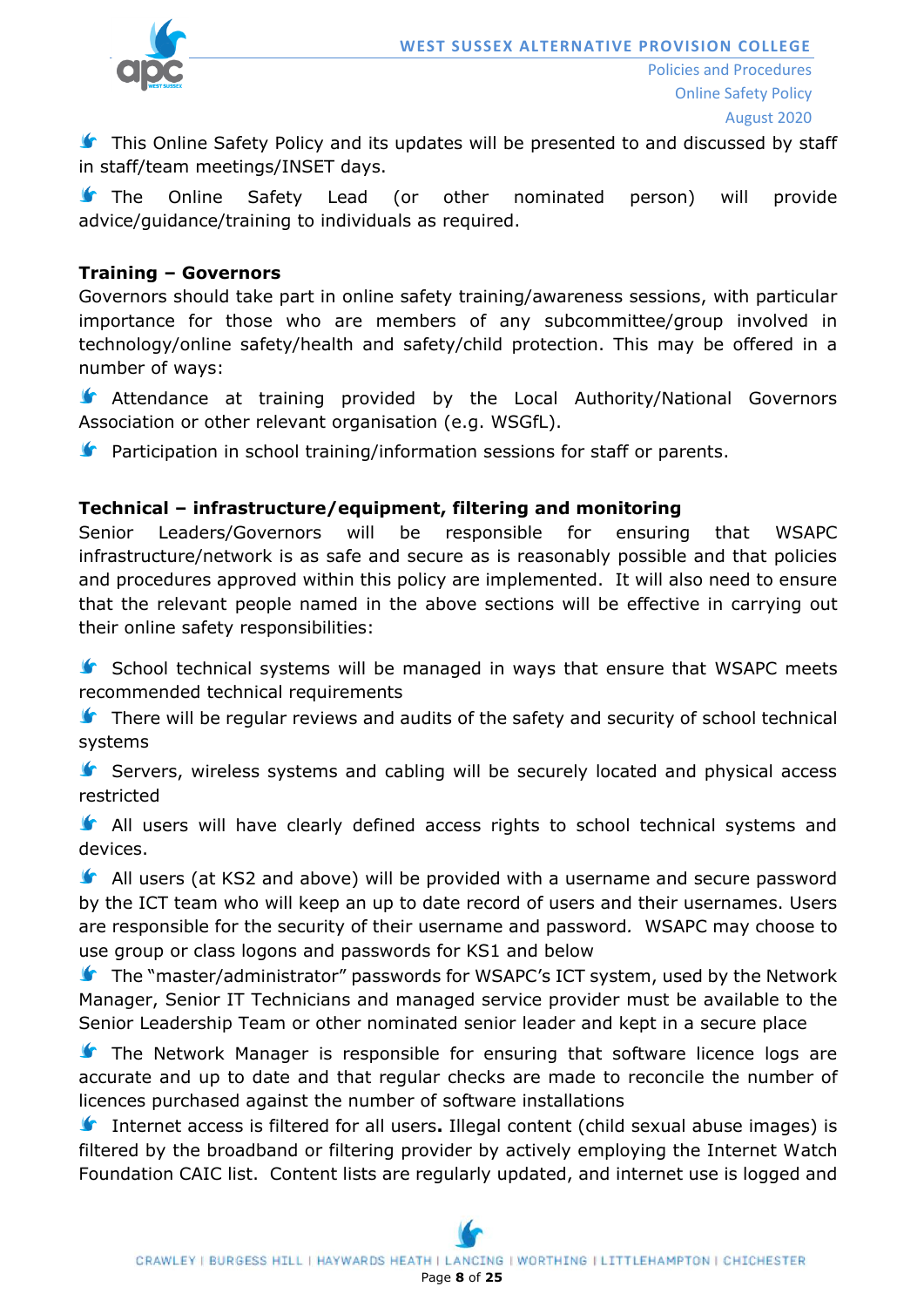

regularly monitored. There is a clear process in place to deal with requests for filtering changes

**Internet filtering/monitoring should ensure that children are safe from terrorist and** extremist material when accessing the internet.

WSAPC has provided enhanced/differentiated user-level filtering, allowing different filtering levels for different ages/stages and different groups of users – staff/pupils/guests

WISAPC technical staff regularly monitor and record the activity of users on WSAPC technical systems and users are made aware of this in the Acceptable Use Agreement.

An appropriate system (online Health and Safety reporting) is in place for users to report any actual/potential technical incident/security breach to the relevant person, as agreed

**Appropriate security measures are in place to protect the servers, firewalls, routers,** wireless systems, workstations, mobile devices etc from accidental or malicious attempts which might threaten the security of WSAPC systems and data. These are tested regularly. WSAPC infrastructure and individual workstations are protected by up to date virus software.

An agreed protocol (Acceptable Use Agreement/Policy for Other Users) is in place for the provision of temporary access of "guests" (e.g. trainee teachers, supply teachers, visitors) onto WSAPC systems.

**Agreed policies (Staff Laptop Agreement, Student Laptop Agreement and applicable** Acceptable Use Policies/Agreements) are in place regarding the extent of personal use that users (staff/pupils/other users) and their family members are allowed on school devices that may be used out of school.

**The Technologies are in place that forbid users from downloading executable files and** installing applications on school devices.

An agreed policy is in place regarding the use of removable media (e.g. memory sticks/CDs/DVDs) by users on school devices. Personal data cannot be sent over the internet or taken off WSAPC site unless safely encrypted or otherwise secured.

## **Mobile Technologies (including BYOD/BYOT)**

Mobile technology devices may be WSAPC owned/provided or personally owned (in the case of visitors) and might include smartphone, tablet, notebook/laptop or other technology that usually has the capability of utilising WSAPC's wireless network. The device then has access to the wider internet which may include WSAPC's learning platform and other cloud-based services such as email and data storage.

All users should understand that the primary purpose of the use mobile/personal devices in a school context is educational or for CPD/training purposes. Use of mobile technologies should be consistent with and inter-related to other relevant WSAPC polices including but not limited to the safeguarding policy, behaviour policy, bullying policy, acceptable use policy/agreement, and policies around theft or malicious damage.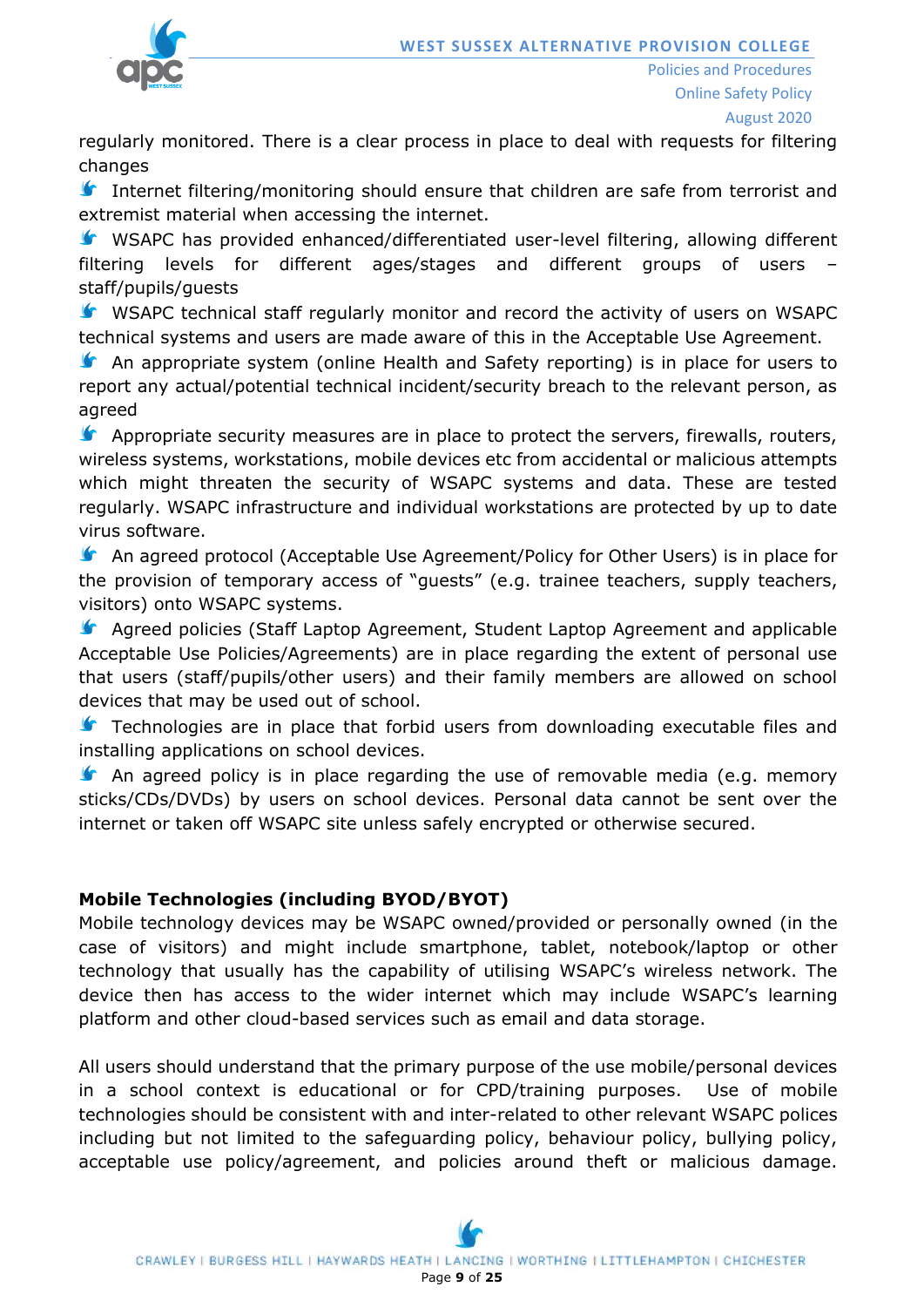

Teaching about the safe and appropriate use of mobile technologies should be an integral part of WSAPC's online safety education programme.

 $\bullet$ WSAPC's Acceptable Use Agreements for staff, pupils and parents/carers will give consideration to the use of mobile technologies

## WSAPC allows:

|                     | School (WSAPC) Devices | <b>Personal Devices</b> |                     |       |              |                |
|---------------------|------------------------|-------------------------|---------------------|-------|--------------|----------------|
|                     | <b>School owned</b>    | <b>School owned</b>     | <b>Authorised</b>   |       | <b>Staff</b> | <b>Visitor</b> |
|                     | for single user        | for multiple            | device <sup>1</sup> | owned | owned        | owned          |
|                     |                        | users                   |                     |       |              |                |
| Allowed in school   | Yes                    | Yes                     | Yes                 | No    | Yes          | Yes            |
| Full network access | Yes                    | Yes                     | Yes                 | No    | No           | No             |
| Internet            |                        |                         |                     | No    | $Yes -$      | $Yes -$        |
| only                |                        |                         |                     |       | filtered as  | filtered as    |
|                     |                        |                         |                     |       | "Guest/      | "Guest/        |
|                     |                        |                         |                     |       | BYOD"        | BYOD"          |
| No network access   |                        |                         |                     | Yes   | Yes          | Yes            |

## WSAPC owned/provided devices:

- $\blacktriangleright$ Will be allocated to staff and pupils/students as appropriate. Staff will be allocated a desktop and/or a laptop computer, depending upon their role. Some staff may also be allocated a mobile phone. Pupils/students will have access to shared devices (desktop/laptop/tablet) or will be allocated a device (laptop) depending upon the WSAPC offering.
- Staff will be expected to bring their allocated devices with them whenever they are in centre.
- Staff will take full responsibility for the security and safety of any schoolprovided equipment.
- Levels of network access and internet filtering are dependent upon user (staff, pupil/student).
- Management of devices/installation of apps/changing of settings/monitoring will be performed by WSAPC Technical Staff only.
- Technical support will be provided by WSAPC Technical Staff only.
- Filtering of devices is done through in-centre FortiGate filtering (all sites excluding Chalkhill) or by proxy filtering (at Chalkhill through eSafety4Schools).
- Access to cloud services will be provided as appropriate to users.
- Data protection policies apply.

 $1$  Authorised device – purchased by the pupil/family through a school/LA-organised scheme or provided by the government under the DfE COVID Technology/other applicable scheme. This device may be given full access to the network as if it were owned by WSAPC.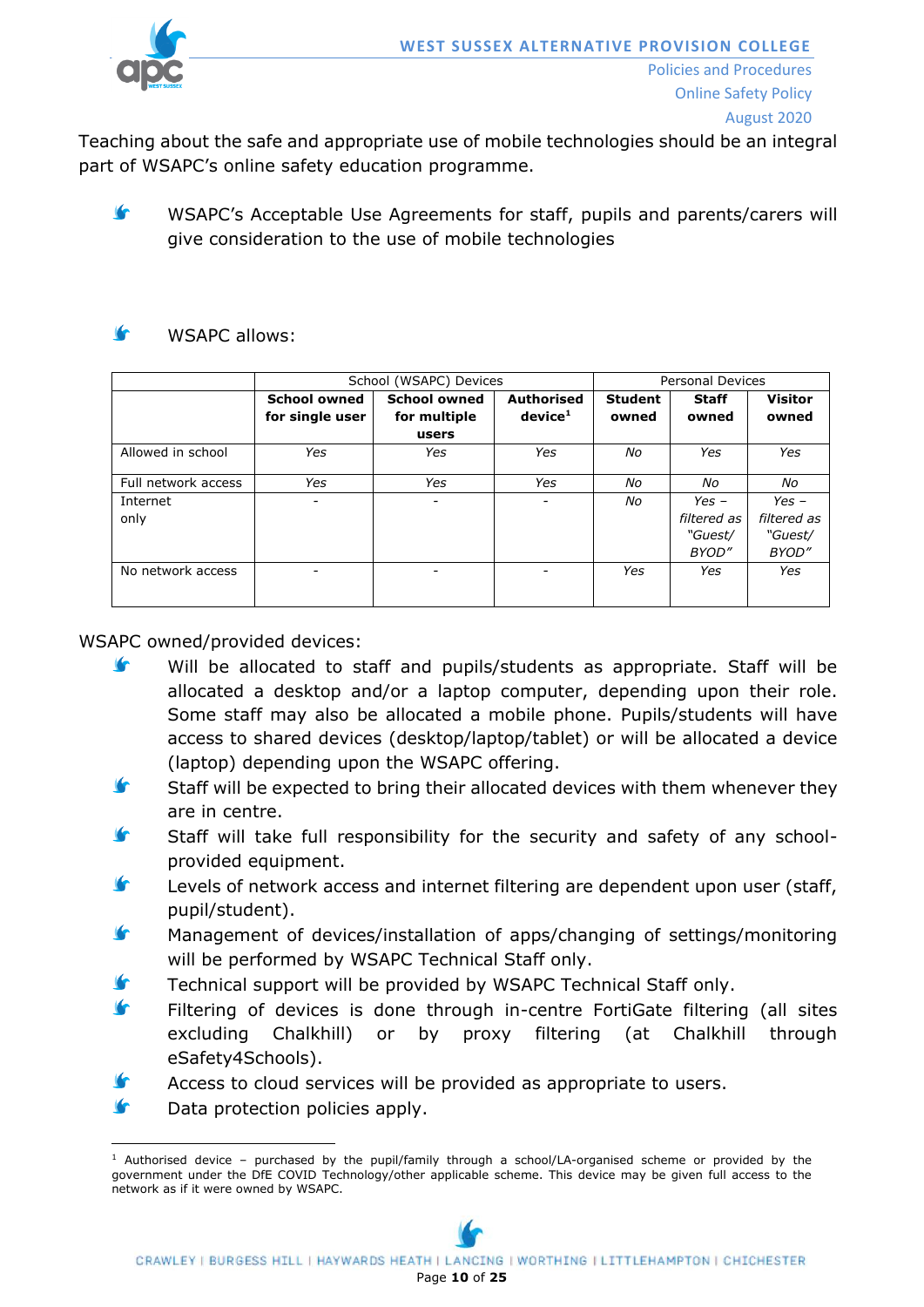

- When staff leave WSAPC their device/s is/are returned to the Technical Staff for processing.
- WSAPC will protect devices by way of warranty. Liability for damage outside of the warranty will not fall to WSAPC. Behaviour and Acceptable Use Policies/Agreements apply.
- WSAPC will provide staff training for allocated devices.

Personal devices:

- $\bullet$ Students are not allowed to use personal devices in school.
- $\bullet$ Visitors may bring their own devices for the purposes of delivering training or educational sessions to staff, pupils, parents/carers, any other relevant recipient.
- $\bullet$ Devices connected to the WSAPC wireless network will be subject to the same filtering as any other device, WSAPC-owned or not.
- $\bullet$ Devices will not be given any other network access.
- $\bullet$ Technical support is not provided for personal devices.
- $\bullet$ Should WSAPC have any reason to suspect misuse of internet access, this will be dealt with under the remit of safeguarding, behaviour, disciplinary or such relevant policy.
- WSAPC will not be held liable for loss/damage or malfunction following access to the network.
- $\bullet$ Personal devices should be readily identifiable.
- Visitors will be informed of school requirements.
- Education about the safe and responsible use of mobile devices is included in WSAPC's online safety education curriculum.

## **Use of digital and video images**

The development of digital imaging technologies has created significant benefits to learning, allowing staff and pupils instant use of images that they have recorded themselves or downloaded from the internet. However, staff, parents/carers and pupils need to be aware of the risks associated with publishing digital images on the internet. Such images may provide avenues for online bullying to take place. Digital images may remain available on the internet forever and may cause harm or embarrassment to individuals in the short or longer term. It is common for employers to carry out internet searches for information about potential and existing employees. WSAPC will inform and educate users about these risks and will implement policies to reduce the likelihood of the potential for harm:

- $\epsilon$ When using digital images, staff should inform and educate pupils about the risks associated with the taking, use, sharing, publication and distribution of images. In particular they should recognise the risks attached to publishing their own images on the internet e.g. on social networking sites.
- In accordance with guidance from the Information Commissioner's Office, parents/carers are welcome to take videos and digital images of their children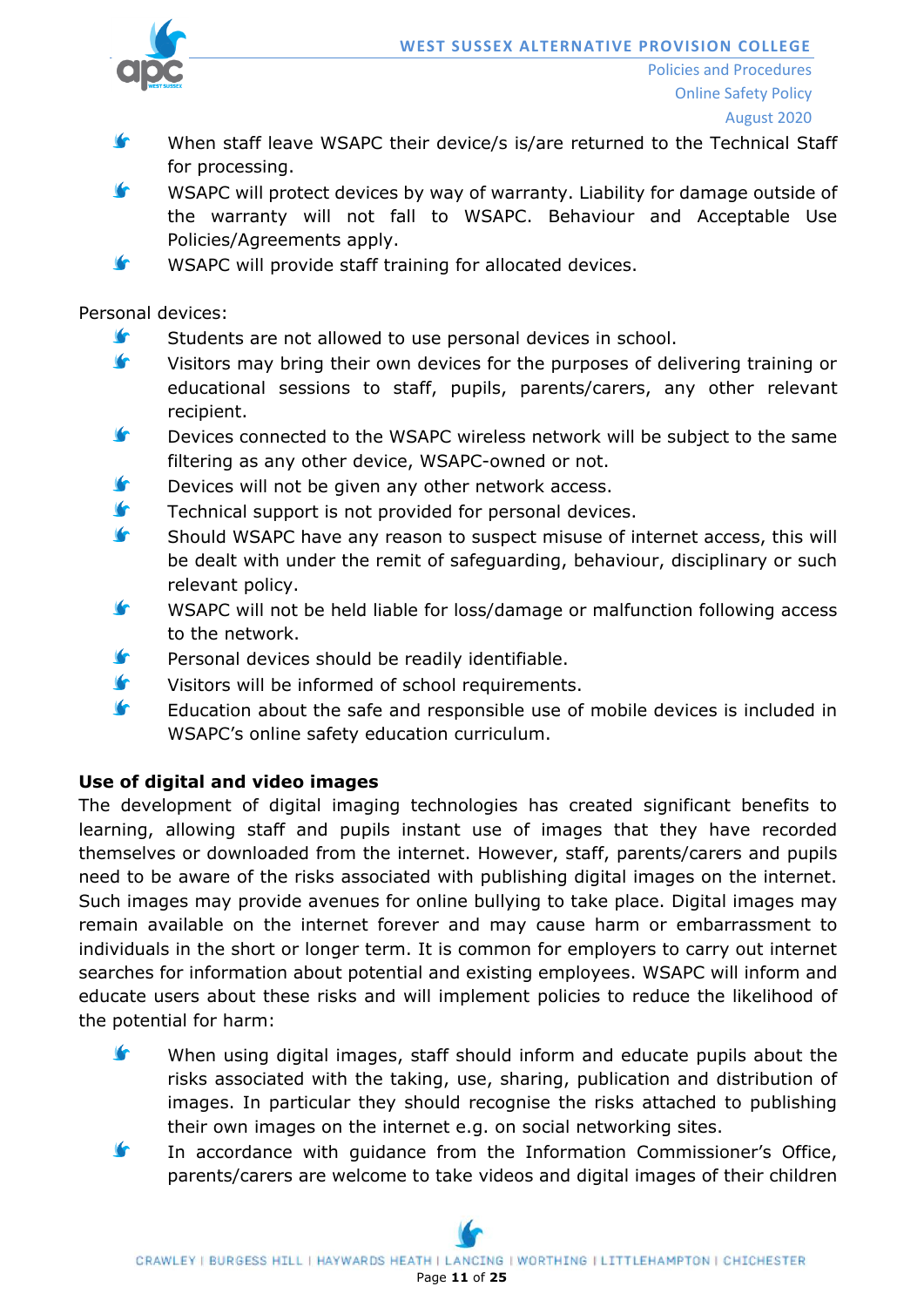

at WSAPC events for their own personal use (as such use in not covered by the Data Protection Act). To respect everyone's privacy and in some cases protection, these images should not be published/made publicly available on social networking sites, nor should parents/carers comment on any activities involving other pupils in the digital/video images.

- Staff and volunteers are allowed to take digital/video images to support educational aims, but must follow WSAPC policies concerning the sharing, distribution and publication of those images. Those images should only be taken on WSAPC equipment; the personal equipment of staff should not be used for such purposes.
- $\bullet$ Care should be taken when taking digital/video images that pupils are appropriately dressed and are not participating in activities that might bring the individuals or WSAPC into disrepute.
- $\bullet$ Pupils must not take, use, share, publish or distribute images of others without their permission
- $\bullet$ Photographs published on the website, or elsewhere that include pupils will be selected carefully and will comply with good practice guidance on the use of such images.
- $\bullet$ Students'/Pupils' full names will not be used anywhere on a website or blog, particularly in association with photographs.
- Written permission from parents or carers will be obtained before photographs of pupils are published on the WSAPC website or social media.
- Student's/Pupil's work can only be published with the permission of the student/pupil and parents or carers.

# **Data Protection**

Personal data will be recorded, processed, transferred and made available according to the Data Protection Act 1998 which states that personal data must be:

- $\mathbf{G}$ Fairly and lawfully processed
- $\blacktriangleright$ Processed for limited purposes
- $\bullet$ Adequate, relevant and not excessive
- $\blacktriangleright$ Accurate
- $\blacktriangleright$ Kept no longer than is necessary
- $\bullet$ Processed in accordance with the data subject's rights
- $\blacktriangleright$ Secure
- $\bullet$ Only transferred to others with adequate protection.

WSAPC must ensure that:

- $\mathbf{G}$ It has a Data Protection Policy.
- $\bullet$ It implements the data protection principles and is able to demonstrate that it does so through use of policies, notices and records.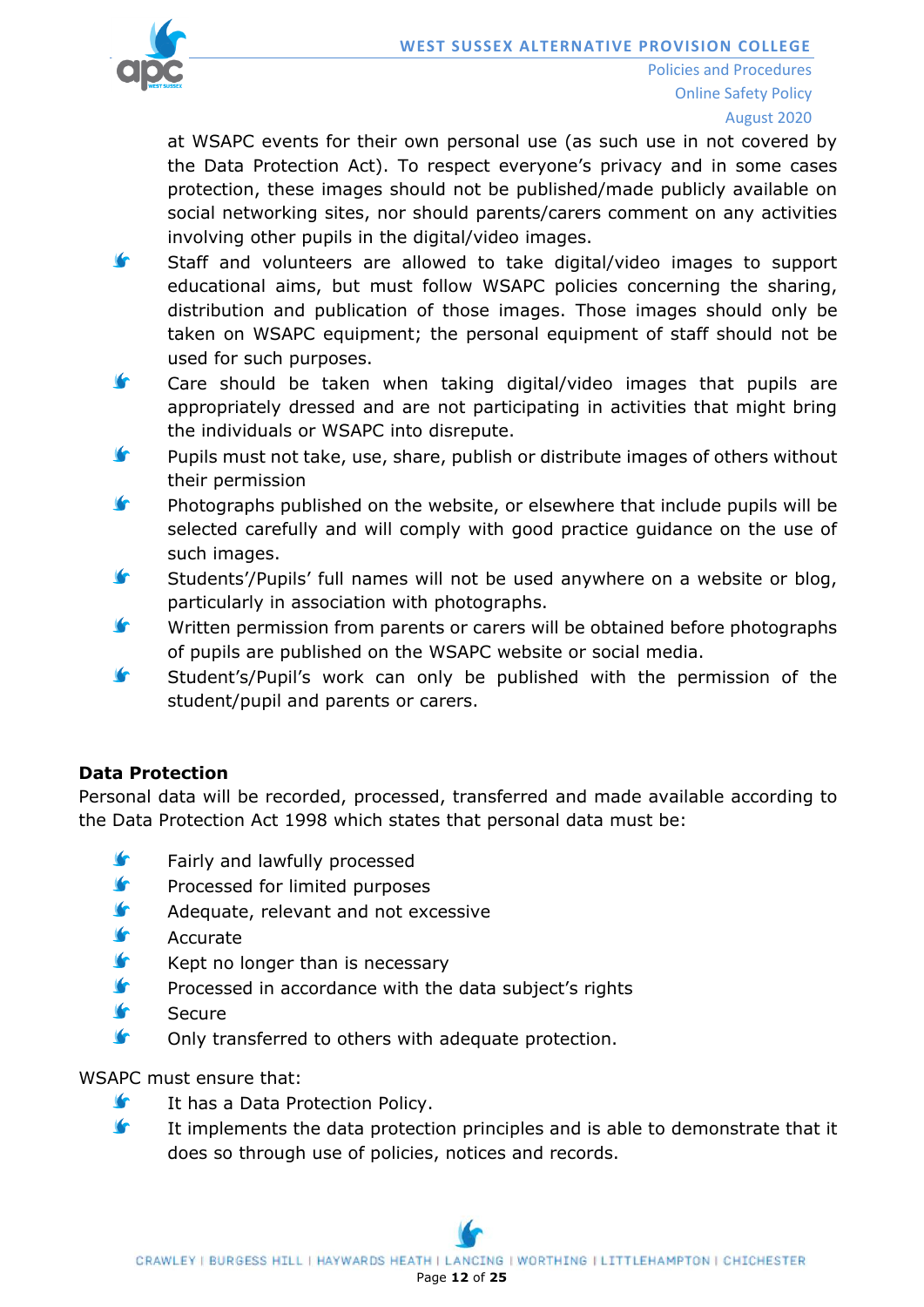

- It has paid the appropriate fee Information Commissioner's Office (ICO) and included details of the Data Protection Officer (DPO).
- It has appointed an appropriate Data Protection Officer (DPO) who has a high level of understanding of data protection law and is free from any conflict of interest.
- $\bullet$ It has a Data Map in place and knows exactly what personal data it holds, where this data is held, why and which member of staff has responsibility for managing it
- $\bullet$ The information asset register records the lawful basis for processing personal data (including, where relevant, how consent was obtained and refreshed). Where special category data is processed, an additional lawful basis will have also been recorded
- It will hold only the minimum personal data necessary to enable it to perform its function and it will not hold it for longer than necessary for the purposes it was collected for. WSAPC should develop and implement a 'retention policy" to ensure there are clear and understood policies and routines for the deletion and disposal of data to support this. Personal data held must be accurate and up to date where this is necessary for the purpose it is processed for. Systems are in place to identify inaccuracies, such as asking parents to check emergency contact details at suitable intervals.
- $\bullet$ It provides staff, parents, volunteers, teenagers and older children with information about how WSAPC looks after their data and what their rights are in a clear Privacy Notice.
- $\bullet$ Procedures must be in place to deal with the individual rights of the data subject, e.g. one of the 8 data subject rights applicable is that of Subject Access which enables an individual to see to have a copy of the personal data held about them (subject to certain exceptions which may apply).
- Data Protection Impact Assessments (DPIA) are carried out where necessary. For example, to ensure protection of personal data when accessed using any remote access solutions, or entering into a relationship with a new supplier (this may also require ensuring that data processing clauses are included in the supply contract or as an addendum)
- $\mathbf{G}$ IT system security is ensured and regularly checked. Patches and other security essential updates are applied promptly to protect the personal data on the systems. Administrative systems are securely ring fenced from systems accessible in the classroom/to learners
- $\blacktriangleright$ It has undertaken appropriate due diligence and has required data processing clauses in contracts in place with any data processors where personal data is processed.
- It understands how to share data lawfully and safely with other relevant data controllers.
- $\bullet$ It reports any relevant breaches to the Information Commissioner within 72hrs of becoming aware of the breach in accordance with UK data protection law.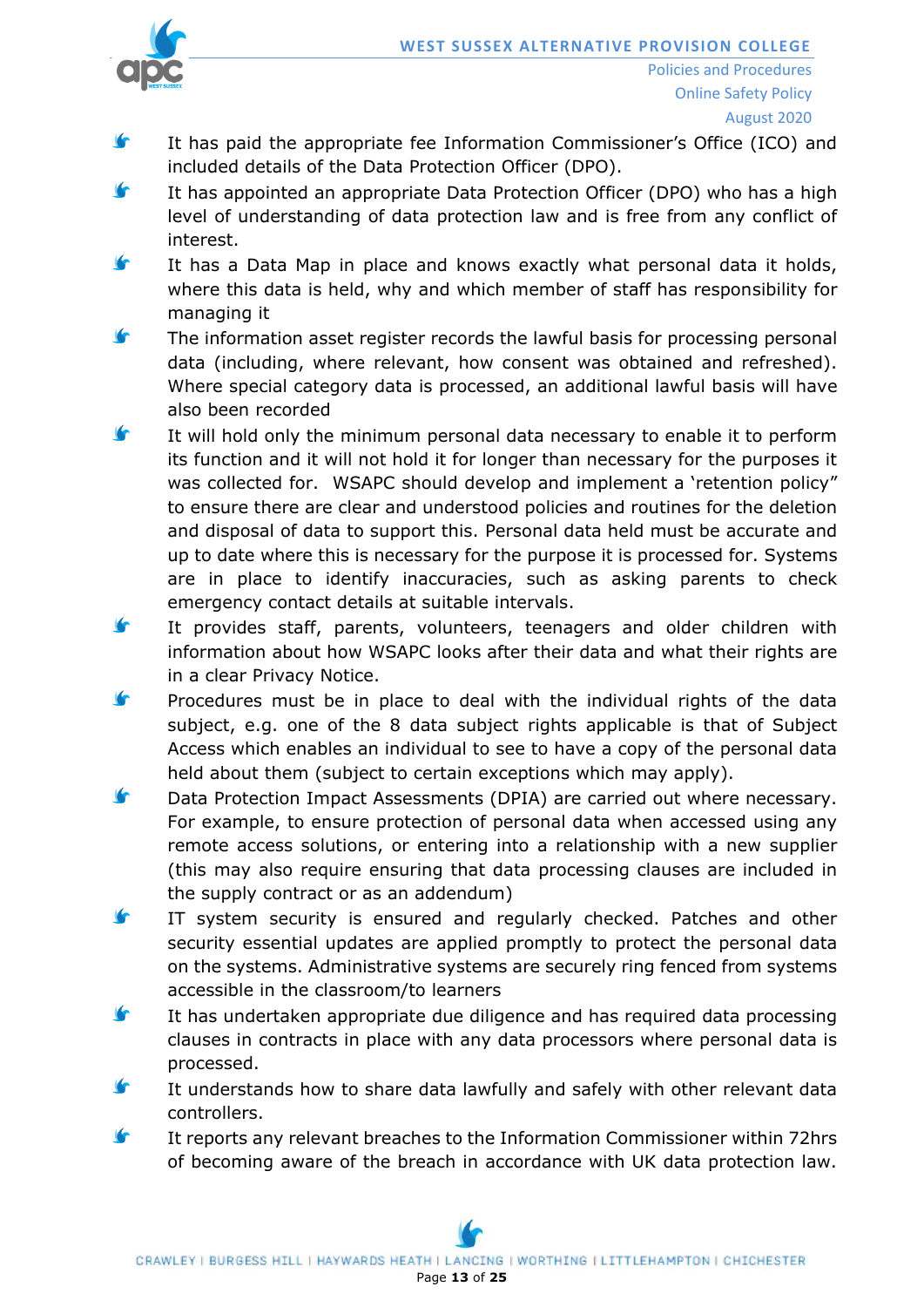

It also reports relevant breaches to the individuals affected as required by law. In order to do this, it has a policy for reporting, logging, managing, investigating and learning from information risk incidents.

- $\bullet$ It must have a Freedom of Information Policy which sets out how it will deal with FOI requests.
- All staff receive data protection training at induction and appropriate refresher training thereafter. Staff undertaking particular data protection functions, such as handling requests under the individual's rights, will receive training appropriate for their function as well as the core training provided to all staff.

When personal data is stored on any mobile device or removable media the:

- $\mathbf{G}$ Data must be encrypted and password protected.
- $\blacktriangleright$ Device must be password or passcode protected.
- $\bullet$ Device must be protected by up to date virus and malware checking software
- $\bullet$ Data must be securely deleted from the device, in line with WSAPC policy once it has been transferred or its use is complete.

Staff must ensure that they:

- $\bullet$ At all times take care to ensure the safe keeping of personal data, minimising the risk of its loss or misuse
- $\mathbf{G}$ Can recognise a possible breach, understand the need for urgency and know who to report it to within WSAPC
- $\bullet$ Can help data subjects understands their rights and know how to handle a request whether verbal or written. Know who to pass it to within WSAPC
- $\mathbf{G}$ Where personal data is stored or transferred on mobile or other devices (including USBs) these must be encrypted and password protected.
- $\bullet$ Will not transfer any WSAPC personal data to personal devices except as in line with school policy
- Access personal data sources and records only on secure password protected computers and other devices, ensuring that they are properly "logged-off" at the end of any session in which they are using personal data

## **Communications**

WSAPC uses its website, email, telephone, mobile phones, SIMS InTouch and Twitter to communicate with stakeholders and the community.

When using communication technologies WSAPC considers the following as good practice:

 $\bullet$ The official school email service may be regarded as safe and secure and is monitored. Users should be aware that email communications are monitored.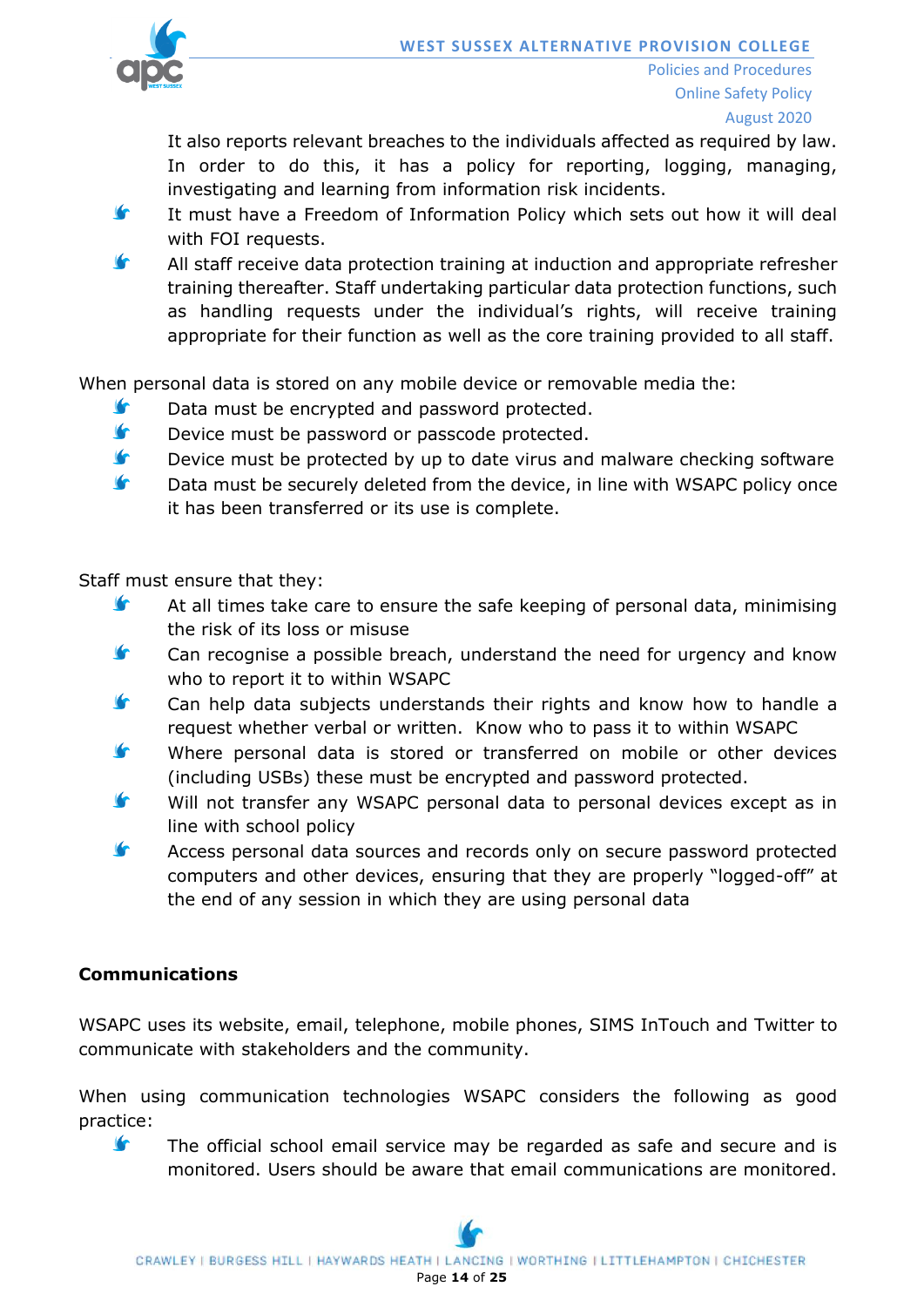

Staff and pupils should therefore use only WSAPC email service to communicate with others when in school, or on school systems (e.g. by remote access).

- Users must immediately report, to the nominated person in accordance with WSAPC policy - the receipt of any communication that makes them feel uncomfortable, is offensive, discriminatory, threatening or bullying in nature and must not respond to any such communication.
- Any digital communication between staff and pupils or parents/carers (email, Teams, online learning platform etc.) must be professional in tone and content. These communications may only take place on official (monitored) WSAPC systems. Personal email addresses, text messaging on personal phones or social media must not be used for these communications.
- Whole class/group email addresses may be used at KS1, while pupils at KS2 and above may be provided with individual school email addresses for educational use.
- Pupils should be taught about online safety issues, such as the risks attached to the sharing of personal details. They should also be taught strategies to deal with inappropriate communications and be reminded of the need to communicate appropriately when using digital technologies.
- Personal information should not be posted on the WSAPC website and only official email addresses should be used to identify members of staff.

# **Social Media - Protecting Professional Identity**

WSAPC has a duty of care to provide a safe learning environment for pupils and staff. Schools and local authorities could be held responsible, indirectly for acts of their employees in the course of their employment. Staff members who harass, engage in online bullying, discriminate on the grounds of sex, race or disability or who defame a third party may render WSAPC or the Local Authority liable to the injured party. Reasonable steps to prevent predictable harm must be in place.

WSAPC provides the following measures to ensure reasonable steps are in place to minimise risk of harm to pupils, staff and WSAPC through:

- $\blacktriangleright$ Ensuring that personal information is not published
- $\bullet$ Training is provided including acceptable use, social media risks, checking of settings, data protection, reporting issues.
- $\mathbf{G}$ Clear reporting guidance, including responsibilities, procedures and sanctions
- $\bullet$ Risk assessment, including legal risk

WSAPC staff should ensure that:

 $\bullet$ No reference should be made in social media to pupils, parents/carers or WSAPC staff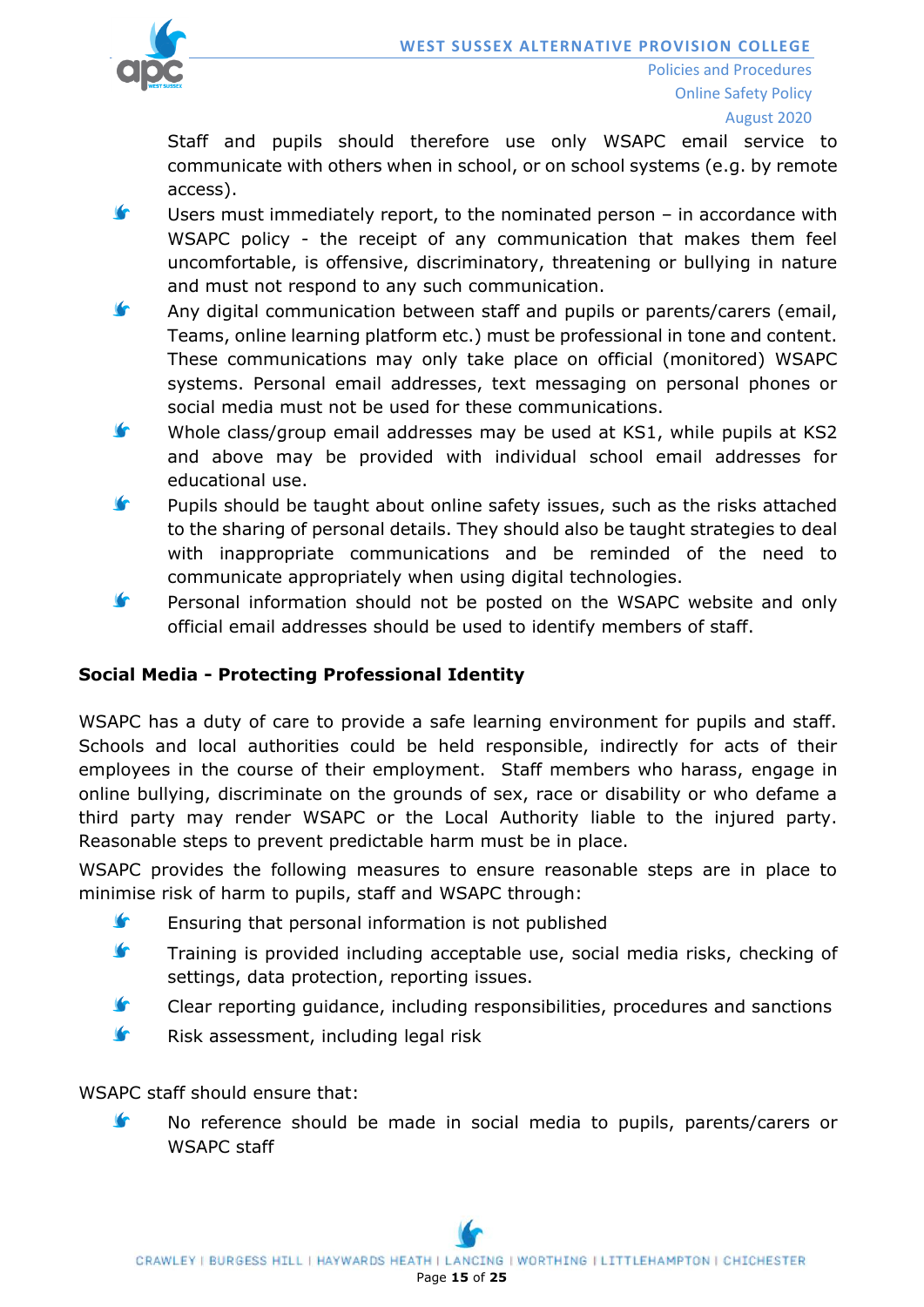

- They do not engage in online discussion on personal matters relating to members of the WSAPC community
- $\blacktriangleright$ Personal opinions should not be attributed to WSAPC or the Local Authority
- $\bullet$ Security settings on personal social media profiles are regularly checked to minimise risk of loss of personal information.

When official WSAPC social media (Twitter) accounts are established there should be:

- $\blacktriangleright$ A process for approval by senior leaders
- $\bullet$ Clear processes for the administration and monitoring of these accounts – involving at least two members of staff
- $\bullet$ A code of behaviour for users of the accounts, including:
	- Systems for reporting and dealing with abuse and misuse
	- Understanding of how incidents may be dealt with under WSAPC disciplinary procedures

## Personal Use:

- $\bullet$ Personal communications are those made via personal social media accounts. In all cases, where a personal account is used which associates itself with WSAPC or impacts on WSAPC, it must be made clear that the member of staff is not communicating on behalf of WSAPC with an appropriate disclaimer. Such personal communications are within the scope of this policy
- $\bullet$ Personal communications which do not refer to or impact upon WSAPC are outside the scope of this policy
- $\bullet$ Where excessive personal use of social media in school is suspected, and considered to be interfering with relevant duties, disciplinary action may be taken
- WSAPC permits reasonable and appropriate access to private social media sites

Monitoring of Public Social Media:

- $\bullet$ As part of active social media engagement, it is considered good practice to pro-actively monitor the internet for public postings about WSAPC
- $\blacktriangleright$ WSAPC should effectively respond to social media comments made by others according to a defined policy or process
- $\bullet$ WSAPC's use of social media for professional purposes will be checked regularly by the senior risk officer and Online Safety Lead/Health and Safety Committee to ensure compliance with WSAPC policies.

## **Dealing with unsuitable/inappropriate activities**

WSPAC believes that the activities referred to in the following section would be inappropriate in a school context and that users, as defined below, should not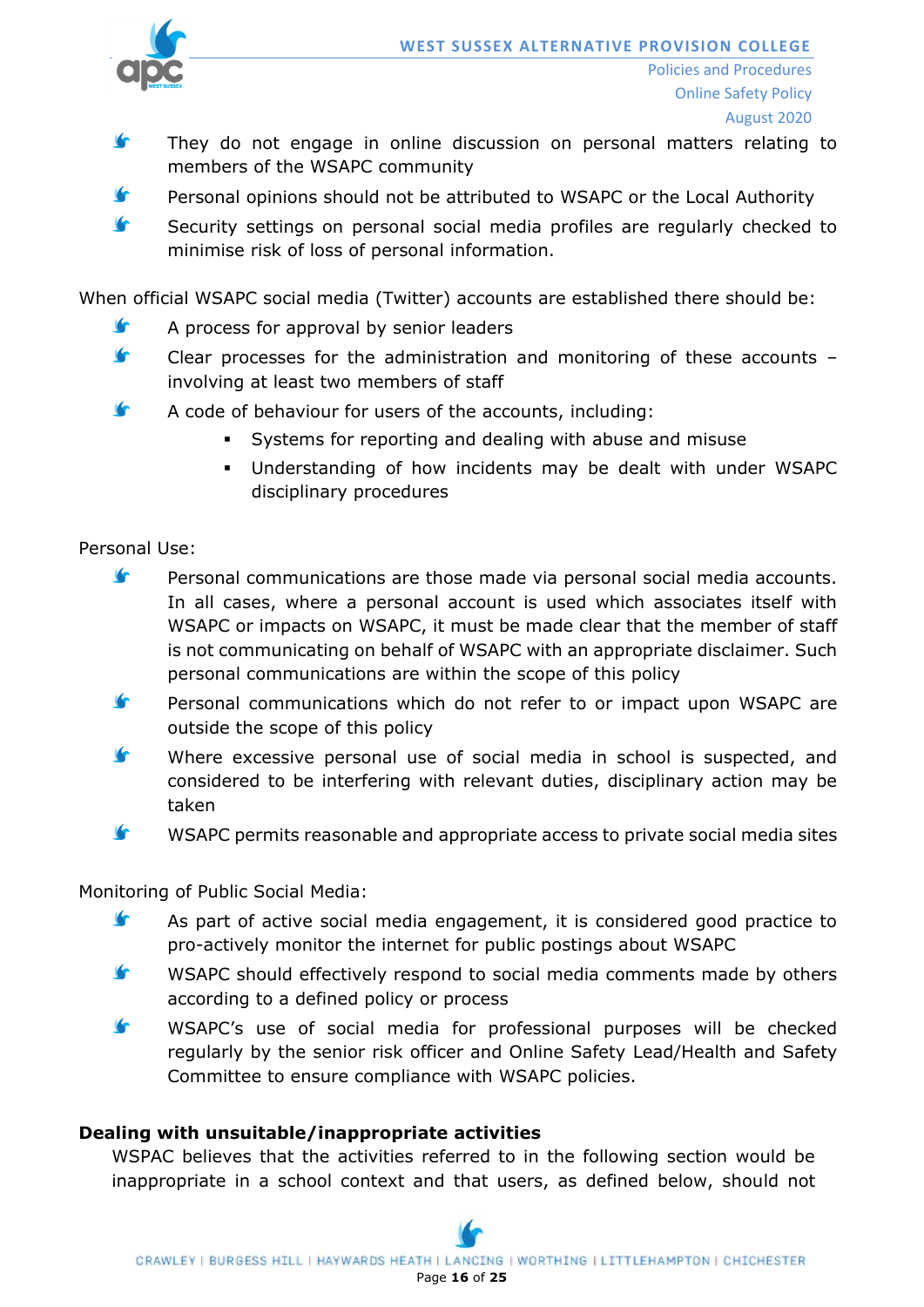

engage in these activities in school or outside school when using school equipment or systems. WSAPC policy restricts usage as follows:

| <b>User Actions</b>                                            |                                                                                                                                                                                                                                                                                                                                                                                                         | Acceptable | certain times<br>đ<br>Acceptable | users<br>Acceptable for nominated | Unacceptable | and illegal<br>Unacceptable |
|----------------------------------------------------------------|---------------------------------------------------------------------------------------------------------------------------------------------------------------------------------------------------------------------------------------------------------------------------------------------------------------------------------------------------------------------------------------------------------|------------|----------------------------------|-----------------------------------|--------------|-----------------------------|
|                                                                | Users shall not Child sexual abuse images - The making, production or<br>visit internet distribution of indecent images of children. Contrary to The<br>sites, make, Protection of Children Act 1978                                                                                                                                                                                                    |            |                                  |                                   |              | X                           |
| post, download,<br>upload, data<br>transfer,<br>communicate or | Grooming, incitement, arrangement or facilitation of sexual<br>acts against children Contrary to the Sexual Offences Act<br>2003.                                                                                                                                                                                                                                                                       |            |                                  |                                   |              | X                           |
| pass on,<br>material,<br>remarks,<br>proposals or              | Possession of an extreme pornographic image (grossly<br>offensive, disgusting or otherwise of an obscene character)<br>Contrary to the Criminal Justice and Immigration Act 2008                                                                                                                                                                                                                        |            |                                  |                                   |              | X                           |
|                                                                | comments that Criminally racist material in UK - to stir up religious hatred<br>contain or relate (or hatred on the grounds of sexual orientation) - contrary<br>to: to the Public Order Act 1986                                                                                                                                                                                                       |            |                                  |                                   |              | X                           |
|                                                                | Pornography                                                                                                                                                                                                                                                                                                                                                                                             |            |                                  |                                   | X            |                             |
|                                                                | Promotion of any kind of discrimination                                                                                                                                                                                                                                                                                                                                                                 |            |                                  |                                   | X            |                             |
|                                                                | Threatening behaviour, including promotion of physical<br>violence or mental harm                                                                                                                                                                                                                                                                                                                       |            |                                  |                                   | X            |                             |
|                                                                | Promotion of extremism or terrorism                                                                                                                                                                                                                                                                                                                                                                     |            |                                  |                                   | X            |                             |
|                                                                | Any other information which may be offensive to colleagues<br>or breaches the integrity of the ethos of WSAPC or brings<br>WSAPC into disrepute                                                                                                                                                                                                                                                         |            |                                  |                                   | X            |                             |
| Act:<br>codes and passwords)                                   | Activities that might be classed as cyber-crime under the Computer Misuse<br>Gaining unauthorised access to school networks, data and files, through<br>the use of computers/devices<br>Creating or propagating computer viruses or other harmful files<br>Revealing or publicising confidential or proprietary information (e.g.<br>financial/personal information, databases, computer/network access |            |                                  |                                   |              | X                           |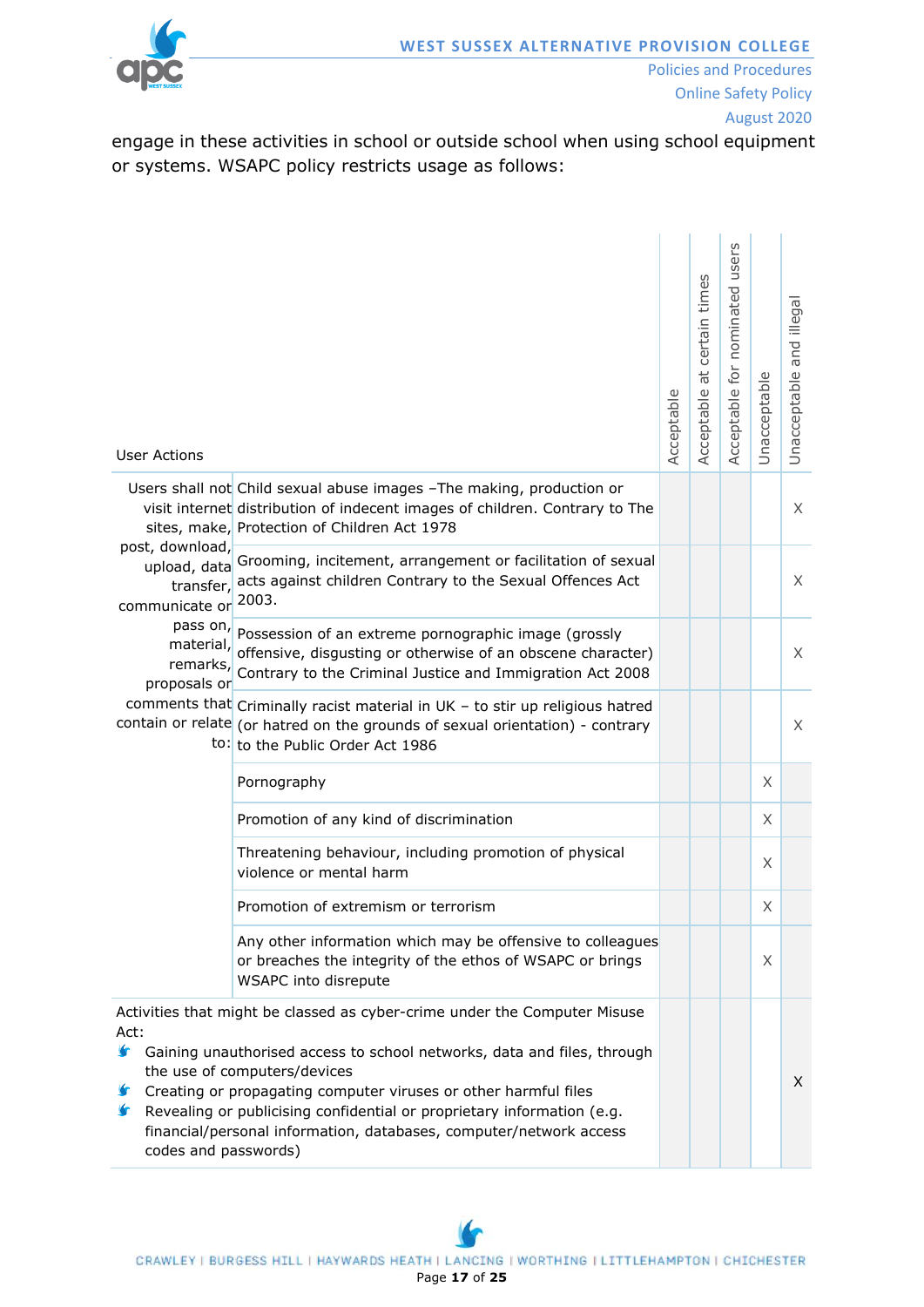

| August 2020 |  |  |
|-------------|--|--|

| Disable/impair/disrupt network functionality through the use of<br>computers/devices<br>Using penetration testing equipment (without relevant permission)<br><b>Sr</b> |   |          |   |  |
|------------------------------------------------------------------------------------------------------------------------------------------------------------------------|---|----------|---|--|
| Using systems, applications, websites or other mechanisms that bypass the<br>filtering or other safeguards employed by WSAPC                                           |   |          | X |  |
| Revealing or publicising confidential or proprietary information (e.g.<br>financial/personal information, databases, computer/network access codes<br>and passwords)   |   |          | X |  |
| Unfair usage (downloading/uploading large files that hinders others in their<br>use of the internet)                                                                   |   |          | X |  |
| Using WSAPC systems to run a private business                                                                                                                          |   |          | X |  |
| Infringing copyright                                                                                                                                                   |   |          | X |  |
| Online gaming (educational)                                                                                                                                            | X |          |   |  |
| Online gaming (non-educational)                                                                                                                                        |   |          | X |  |
| Online gambling                                                                                                                                                        |   |          | X |  |
| Online shopping/commerce                                                                                                                                               | X |          |   |  |
| File sharing                                                                                                                                                           |   | X        |   |  |
| Use of social media                                                                                                                                                    |   | X        |   |  |
| Use of messaging apps                                                                                                                                                  |   | $\times$ |   |  |
| Use of video broadcasting e.g. Youtube                                                                                                                                 | X |          |   |  |

## **Responding to incidents of misuse**

This guidance is intended for use when staff need to manage incidents that involve the use of online services. It encourages a safe and secure approach to the management of the incident. Incidents might involve illegal or inappropriate activities (see "User Actions" above).

## **Illegal Incidents**

If there is any suspicion that the web site(s) concerned may contain child abuse images, or if there is any other suspected illegal activity, refer to the right-hand side of the flowchart (below) for responding to online safety incidents and report immediately to the police.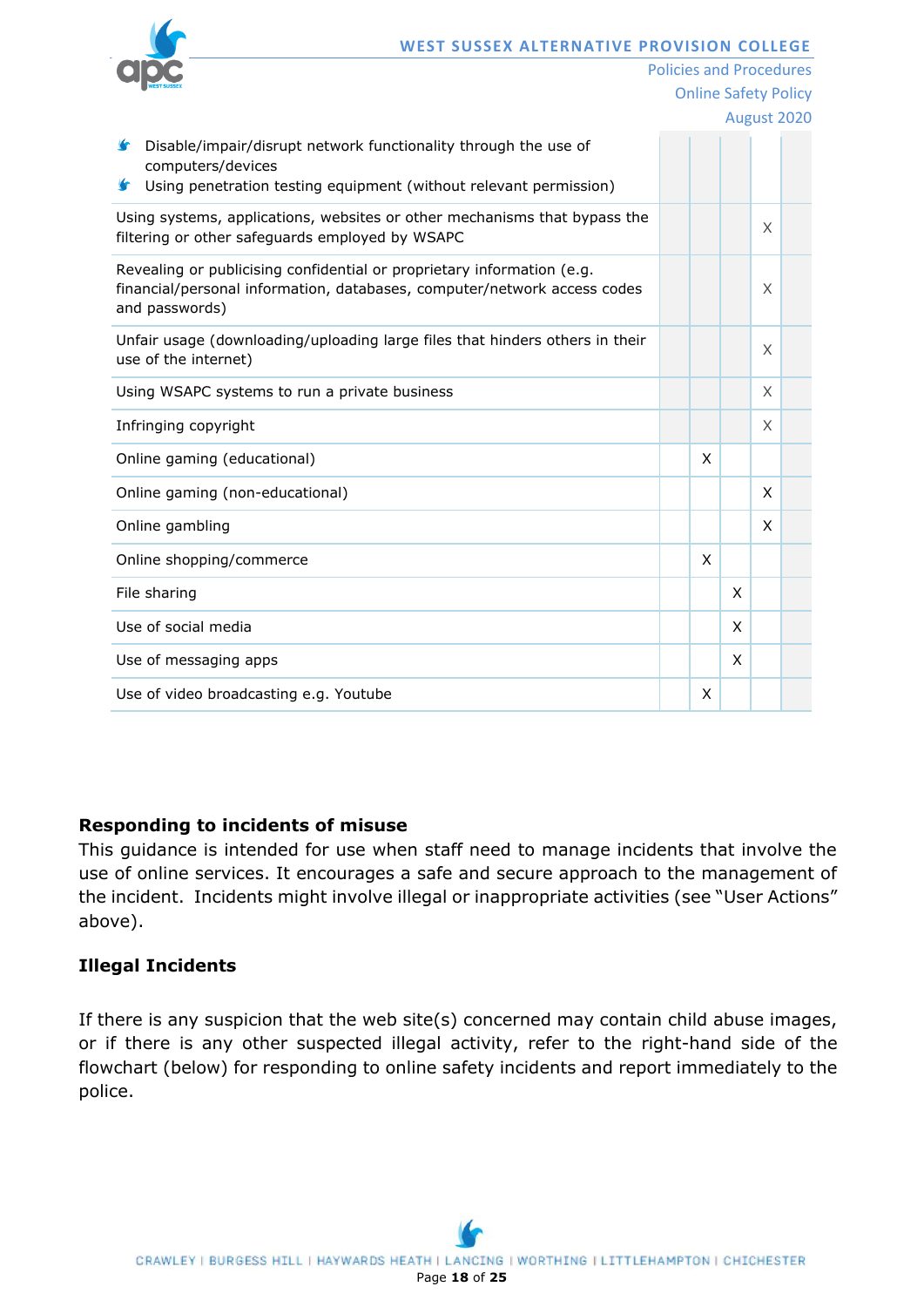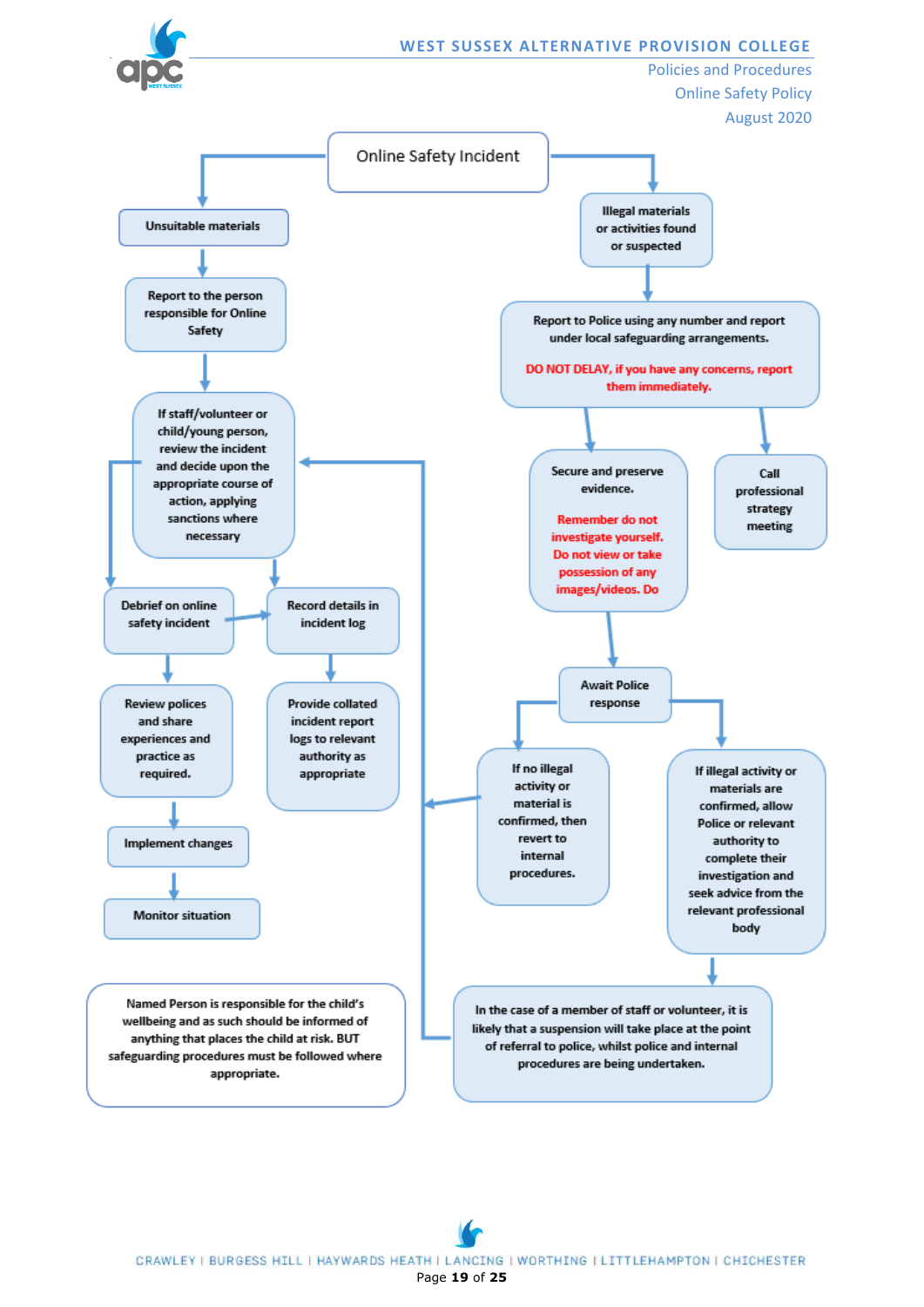

## **Other Incidents**

It is hoped that all members of WSAPC community will be responsible users of digital technologies, who understand and follow school policy. However, there may be times when infringements of the policy could take place, through careless or irresponsible or, very rarely, deliberate misuse.

In the event of suspicion, all steps in this procedure should be followed with reference to other related policies and guidance which could include WSCC carrying out Investigation Guidance, Disciplinary, and Confidential Reporting. *(Linked policies are referenced at the end of this policy*):

- $\bullet$ Have more than one senior member of staff involved in this process. This is vital to protect individuals if accusations are subsequently reported.
- $\bullet$ Conduct the procedure using a designated computer that will not be used by young people and if necessary, can be taken off site by the police should the need arise. Use the same computer for the duration of the procedure.
- $\bullet$ It is important to ensure that the relevant staff should have appropriate internet access to conduct the procedure, but also that the sites and content visited are closely monitored and recorded (to provide further protection).
- Record the URL of any site containing the alleged misuse and describe the nature of the content causing concern. It may also be necessary to record and store screenshots of the content on the machine being used for investigation. These may be printed, signed and attached to the form (except in the case of images of child sexual abuse – see below)
- Once this has been completed and fully investigated the group will need to judge whether this concern has substance or not. If it does, then appropriate action will be required and could include the following:
	- Internal response or discipline procedures
	- Involvement by Local Authority or Multi-Agency Team (as relevant).
	- Police involvement and/or action
- $\bullet$ If content being reviewed includes images of child abuse, then the monitoring should be halted and referred to the Police immediately. Other instances to report to the police would include:
	- incidents of 'grooming' behaviour
	- the sending of obscene materials to a child
	- adult material which potentially breaches the Obscene Publications Act
	- **•** criminally racist material
	- promotion of terrorism or extremism
	- offences under the Computer Misuse Act (see User Actions chart above)
	- other criminal conduct, activity or materials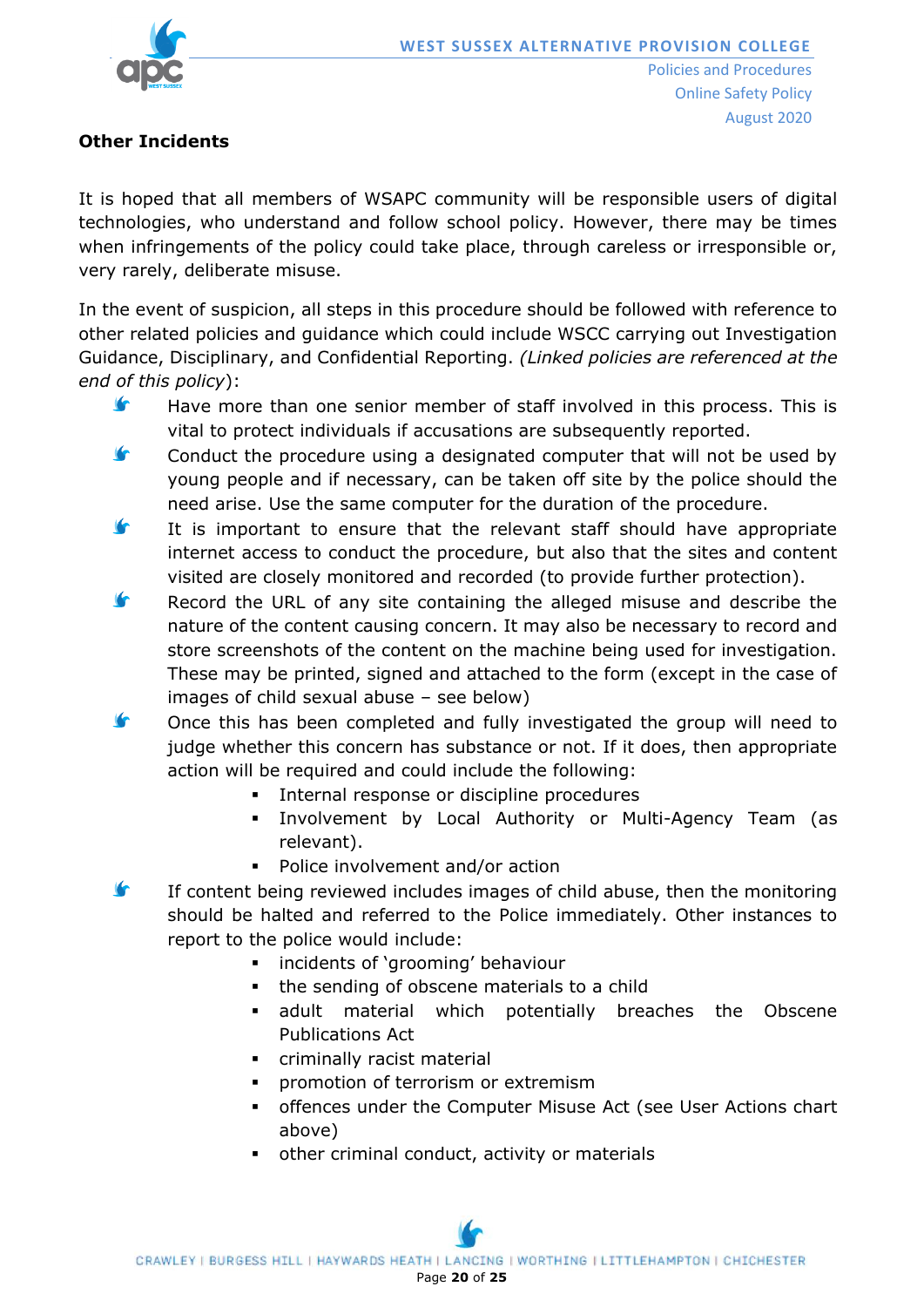

 $\bullet$ Isolate the computer in question as best you can. Any change to its state may hinder a later police investigation.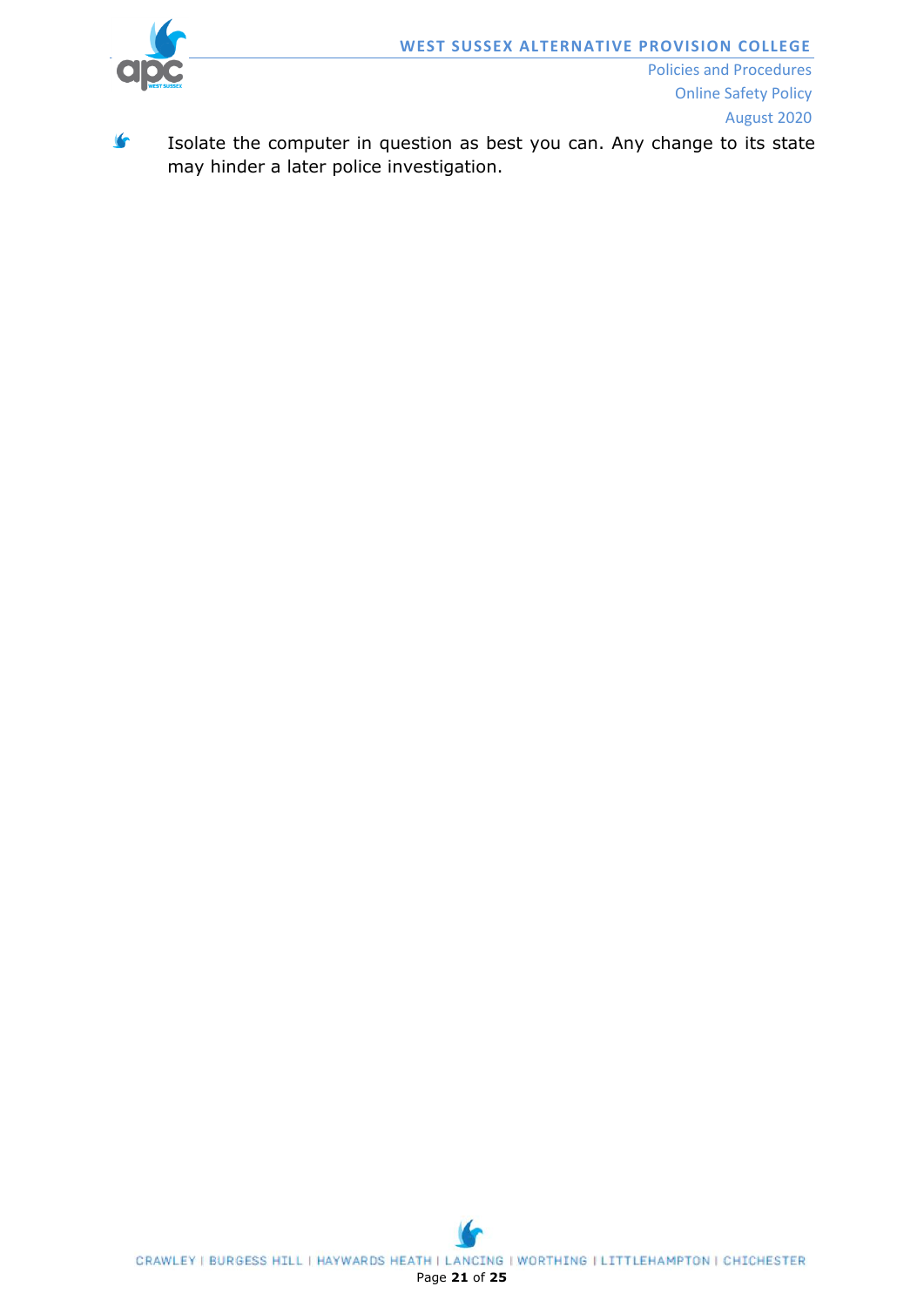

#### **Pupils Actions/Sanctions** August 2020

| Incidents:                                                                                                                                                          |                                   |                                |                          |                 |                                                                          |                       |                                           |         |                                           |
|---------------------------------------------------------------------------------------------------------------------------------------------------------------------|-----------------------------------|--------------------------------|--------------------------|-----------------|--------------------------------------------------------------------------|-----------------------|-------------------------------------------|---------|-------------------------------------------|
|                                                                                                                                                                     | Refer to class teacher/key worker | Refer to Assistant Headteacher | Refer to Headteacher/SLT | Refer to Police | Refer to technical support staff for action re<br>filtering/security etc | Inform parents/carers | Removal of network/internet access rights | Warning | Further sanction i.e. isolation/exclusion |
| Deliberately accessing or trying to access<br>material that could be considered illegal (see<br>list in earlier section on<br>unsuitable/inappropriate activities). |                                   | x                              | x                        | x               | x                                                                        | x                     |                                           |         |                                           |
| Unauthorised use of non-educational sites during<br>lessons                                                                                                         | $\times$                          | x                              |                          |                 |                                                                          |                       |                                           |         |                                           |
| Unauthorised use of mobile phone/digital<br>camera/other mobile device                                                                                              |                                   | x                              |                          |                 | x                                                                        | x                     |                                           |         |                                           |
| Unauthorised use of social media /messaging<br>apps/personal email                                                                                                  |                                   | x                              | x                        |                 | x                                                                        | x                     |                                           |         |                                           |
| Unauthorised downloading or uploading of files                                                                                                                      |                                   |                                | x                        |                 | x                                                                        | x                     |                                           |         |                                           |
| Allowing others to access school network by sharing<br>username and passwords                                                                                       |                                   |                                | x                        |                 | x                                                                        | x                     |                                           |         |                                           |
| Attempting to access or accessing WSAPC network,<br>using another student's/pupil's account                                                                         |                                   |                                | x                        | x               |                                                                          | x                     |                                           | x       |                                           |
| Attempting to access or accessing WSAPC network,<br>using the account of a member of staff                                                                          |                                   |                                | x                        | x               | x                                                                        |                       |                                           | x       |                                           |
| Corrupting or destroying the data of other users                                                                                                                    |                                   |                                |                          | x               |                                                                          |                       |                                           |         |                                           |
| Sending an email, text or message that is regarded<br>as offensive, harassment or of a bullying nature                                                              |                                   | x                              | x                        |                 |                                                                          | x                     |                                           | x       | x                                         |
| Continued infringements of the above, following<br>previous warnings or sanctions                                                                                   |                                   | x                              | x                        | x               | x                                                                        | x                     | x                                         |         | x                                         |
| Actions which could bring WSAPC into disrepute or<br>breach the integrity of the ethos of WSAPC                                                                     |                                   |                                | x                        |                 |                                                                          |                       |                                           |         |                                           |
| Using proxy sites or other means to subvert WSAPC's<br>filtering system                                                                                             |                                   |                                | x                        |                 | x                                                                        |                       |                                           |         |                                           |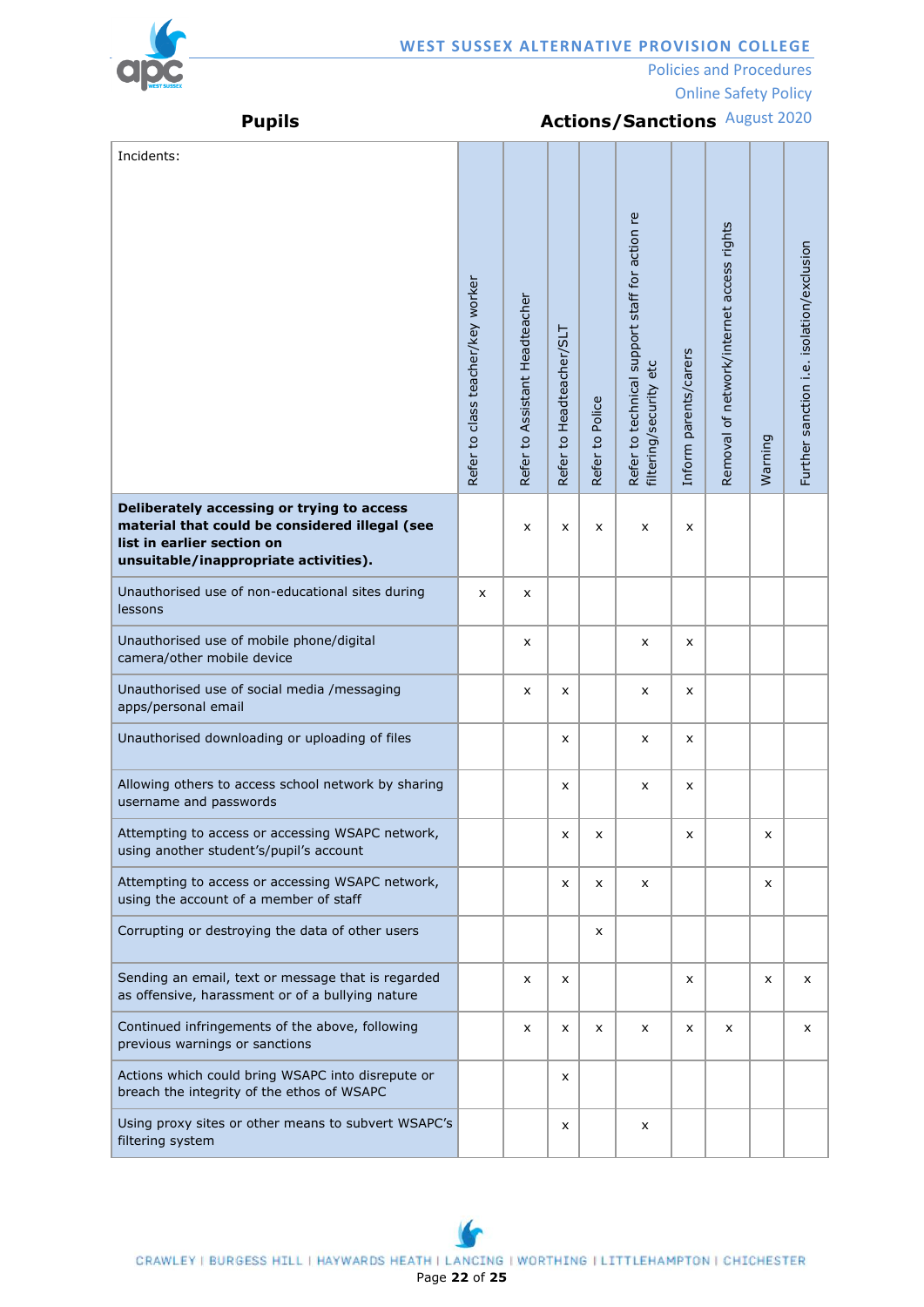

|  | August 2020 |  |
|--|-------------|--|

| Accidentally accessing offensive or pornographic<br>material and failing to report the incident                                      | x | x |  |  |  |  |
|--------------------------------------------------------------------------------------------------------------------------------------|---|---|--|--|--|--|
| Deliberately accessing or trying to access offensive or<br>pornographic material                                                     |   |   |  |  |  |  |
| Receipt or transmission of material that infringes the<br>copyright of another person or infringes the Data<br><b>Protection Act</b> |   |   |  |  |  |  |

It is important that all of the above steps are taken as they will provide an evidence trail for WSAPC and possibly the police and demonstrate that visits to these sites were carried out for safeguarding purposes. The completed form should be retained by the group for evidence and reference purposes.

## **School Actions & Sanctions**

It is more likely that WSAPC will need to deal with incidents that involve inappropriate rather than illegal misuse. It is important that any incidents are dealt with as soon as possible in a proportionate manner, and that members of the WSAPC community are aware that incidents have been dealt with. It is intended that incidents of misuse will be dealt with through normal behaviour/disciplinary procedures as follows:

|                                                                                                                                                                     | Refer to Line Manager/Assistant Headteacher | Refer to Headteacher/SLT | H <sub>K</sub><br>Refer to WSCC/Capita | Refer to Police | Refer to technical support staff for action re<br>etc<br>filtering/security | Warning | Disciplinary Action | Suspension   |
|---------------------------------------------------------------------------------------------------------------------------------------------------------------------|---------------------------------------------|--------------------------|----------------------------------------|-----------------|-----------------------------------------------------------------------------|---------|---------------------|--------------|
| Deliberately accessing or trying to access<br>material that could be considered illegal (see<br>list in earlier section on<br>unsuitable/inappropriate activities). |                                             | X                        | X                                      | $\times$        | $\mathsf{x}$                                                                | X       | $\mathsf{x}$        | $\mathsf{x}$ |
| Inappropriate personal use of the internet/social<br>media/personal email                                                                                           | $\mathsf{x}$                                | x                        |                                        |                 |                                                                             | X       | X                   |              |

## **Staff (inc. Agency/voluteers etc)**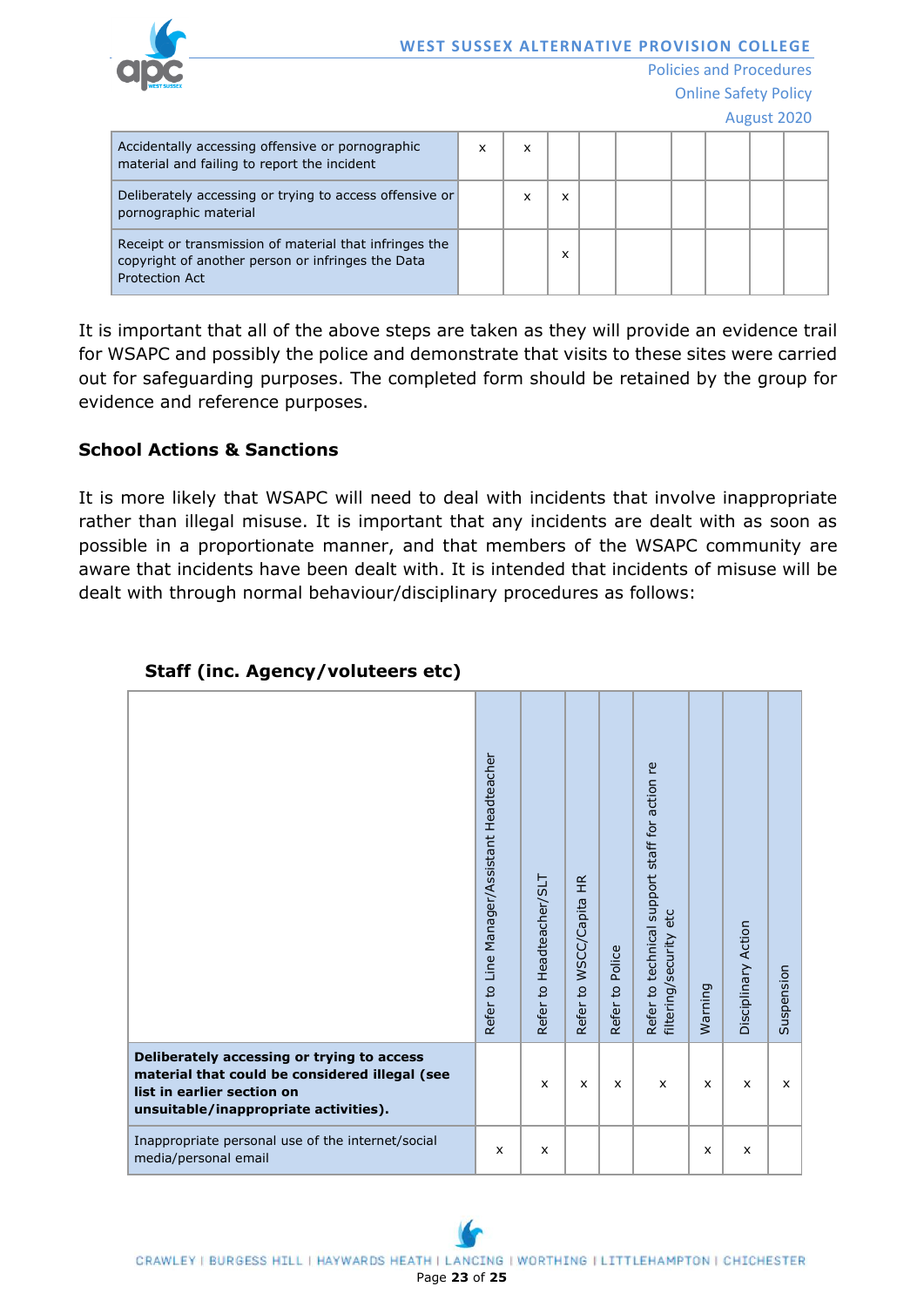

August 2020

| Unauthorised downloading or uploading of files                                                                                                                         |   | x |   |   | x | x |              |   |
|------------------------------------------------------------------------------------------------------------------------------------------------------------------------|---|---|---|---|---|---|--------------|---|
| Allowing others to access school network by sharing<br>username and passwords or attempting to access or<br>accessing WSAPC network, using another person's<br>account |   | X |   |   |   | x | X            | x |
| Careless use of personal data e.g. holding or<br>transferring data in an insecure manner                                                                               | X | X |   |   |   |   | X            |   |
| Deliberate actions to breach data protection or<br>network security rules                                                                                              |   | X | X | X |   |   | X            | x |
| Corrupting or destroying the data of other users or<br>causing deliberate damage to hardware or software                                                               |   | X | X | X |   |   | X            | x |
| Sending an email, text or message that is regarded<br>as offensive, harassment or of a bullying nature                                                                 | x | X | x |   |   |   | X            |   |
| Using personal email/social networking/instant<br>messaging/text messaging to carrying out digital<br>communications with pupils                                       | x | X |   |   |   | X | X            |   |
| Actions which could compromise the staff member's<br>professional standing                                                                                             |   | X | X |   |   |   | $\mathsf{x}$ |   |
| Actions which could bring WSAPC into disrepute or<br>breach the integrity of the ethos of WSAPC                                                                        |   | X | X |   |   |   | X            | X |
| Using proxy sites or other means to subvert WSAPC's<br>filtering system                                                                                                |   | x | X |   | X | x | X            |   |
| Accidentally accessing offensive or pornographic<br>material and failing to report the incident                                                                        | X | X |   |   |   |   | X            |   |
| Deliberately accessing or trying to access offensive or<br>pornographic material                                                                                       |   | x | x | X | x | x |              | X |
| Breaching copyright or licensing regulations                                                                                                                           | X | X |   |   |   | x | X            |   |
| Continued infringements of the above, following<br>previous warnings or sanctions                                                                                      |   | X | X |   |   | x | X            | x |

## **Linked Policies**

- $\blacktriangleright$ Acceptable Use Policy/Agreement (Parent/Carers, Pupils, Staff/Others)
- $\blacktriangleright$ Student Laptop Agreement
- $\blacktriangleright$ Staff Laptop Agreement
- $\bullet$ Mobile Phone Policy
- $\bullet$ Behaviour at Work Policy
- $\bullet$ CCTV/Digital Images Policy
- $\blacktriangleright$ Child Protection and Safeguarding policy
- $\blacktriangleright$ Cloud Storage Policy
- $\bullet$ Confidential Reporting Policy
- Data Protection Policy  $\bullet$
- $\bullet$ Disciplinary Policy